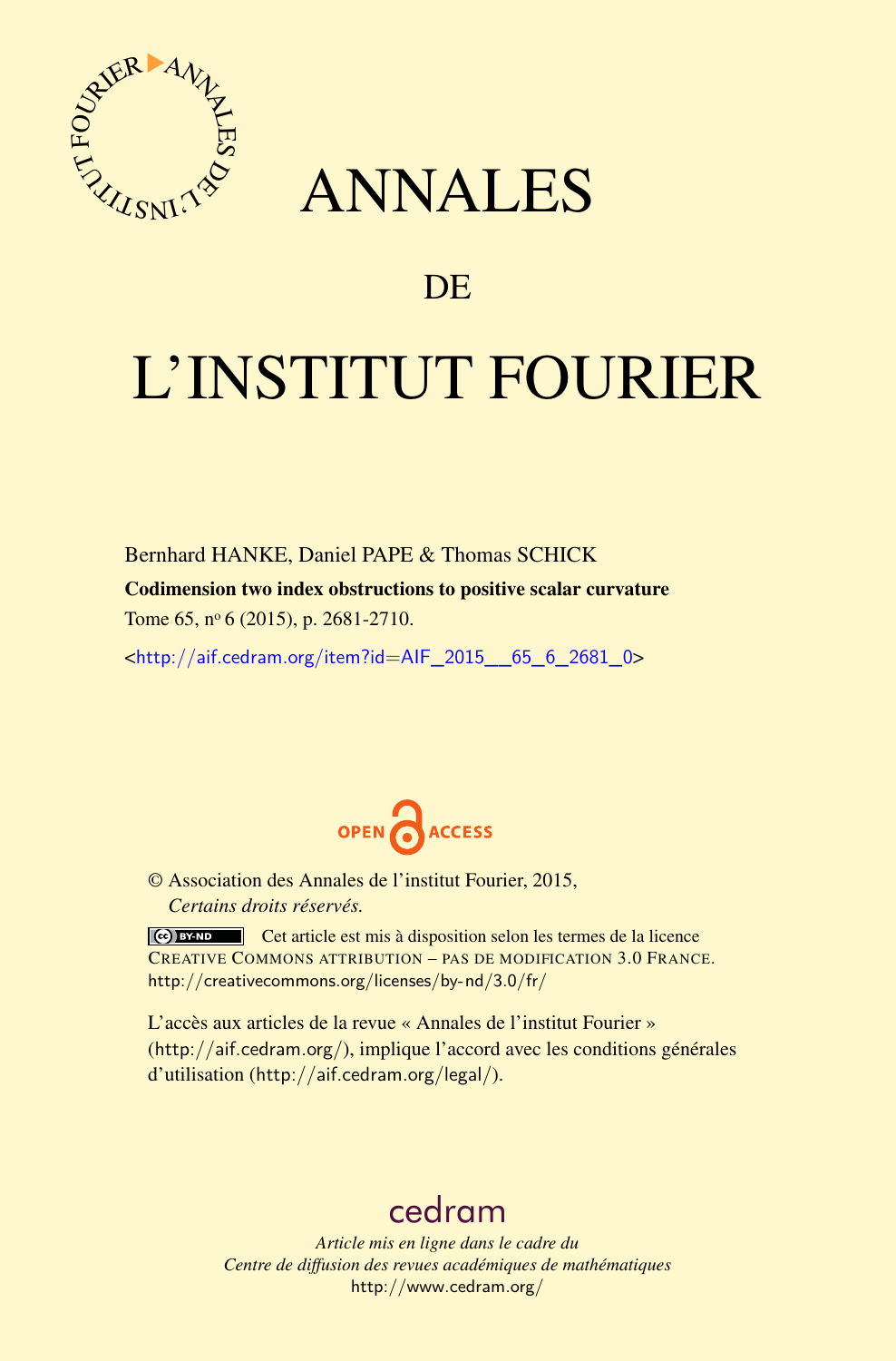#### CODIMENSION TWO INDEX OBSTRUCTIONS TO POSITIVE SCALAR CURVATURE

#### **by Bernhard HANKE, Daniel PAPE & Thomas SCHICK (\*)**

ABSTRACT. — We derive a general obstruction to the existence of Riemannian metrics of positive scalar curvature on closed spin manifolds in terms of hypersurfaces of codimension two. The proof is based on coarse index theory for Dirac operators that are twisted with Hilbert *C*∗-module bundles.

Along the way we give a complete and self-contained proof that the minimal closure of a Dirac type operator twisted with a Hilbert *C*∗-module bundle on a complete Riemannian manifold is a regular and self-adjoint operator on the Hilbert *C*∗-module of *L*<sup>2</sup> -sections of this bundle.

Moreover, we give a new proof of Roe's vanishing theorem for the coarse index of the Dirac operator on a complete non-compact Riemannian manifold whose scalar curvature is uniformly positive outside of a compact subset. This proof immediately generalizes to Dirac operators twisted with flat Hilbert *C*∗-module bundles.

Résumé. — Nous dérivons une obstruction générale à l'existence d'une métrique à courbure scalaire positive sur une variété compacte spin, qui est basée sur des sous-variétés de codimension deux. La preuve utilise la théorie d'indice grossier (synonymement "indice a grande échelle") pour l'opérateur de Dirac tordu par un fibré de *C*∗-modules Hilbertiens.

En cours de route nous donnons une preuve complète et indépendant du fait que la clôture minimale d'un opérateur de type Dirac sur une variété complète, tordu par un fibré de *C*∗-modules Hilbertiens, est régulière et auto-adjointe comme operateur non-borné sur le *C*∗-module Hilbertien des sections *L*<sup>2</sup> -intégrables de ce fibré.

En outre, nous donnons une preuve nouvelle du théorème de Roe affirmant que l'indice grossier de l'opérateur de Dirac est nul pour une variété Riemannienne complète non-compacte avec courbure scalaire uniformement positive en dehors d'un sous-ensemble compact. Notre preuve se généralise immédiatement aux operateurs de Dirac tordu par un fibré plat de *C*∗-modules Hilbertiens.

Keywords: index theory, positive scalar curvature, codimension 2, hypersurface, Mishchenko-Fomenko index, large scale geometry, coarse geometry, large scale index theory, coarse index theory.

Math. classification: 46L80, 19K56, 19L64, 53C20, 58J22, 53C27.

<sup>(\*)</sup> Daniel Pape was supported by Deutsche Forschungsgemeinschaft (DFG) through the Research Training Group 1493 'Mathematical structures in modern quantum physics'. Thomas Schick was partially funded by the Courant Research Center 'Higher order structures in Mathematics' within the German initiative of excellence.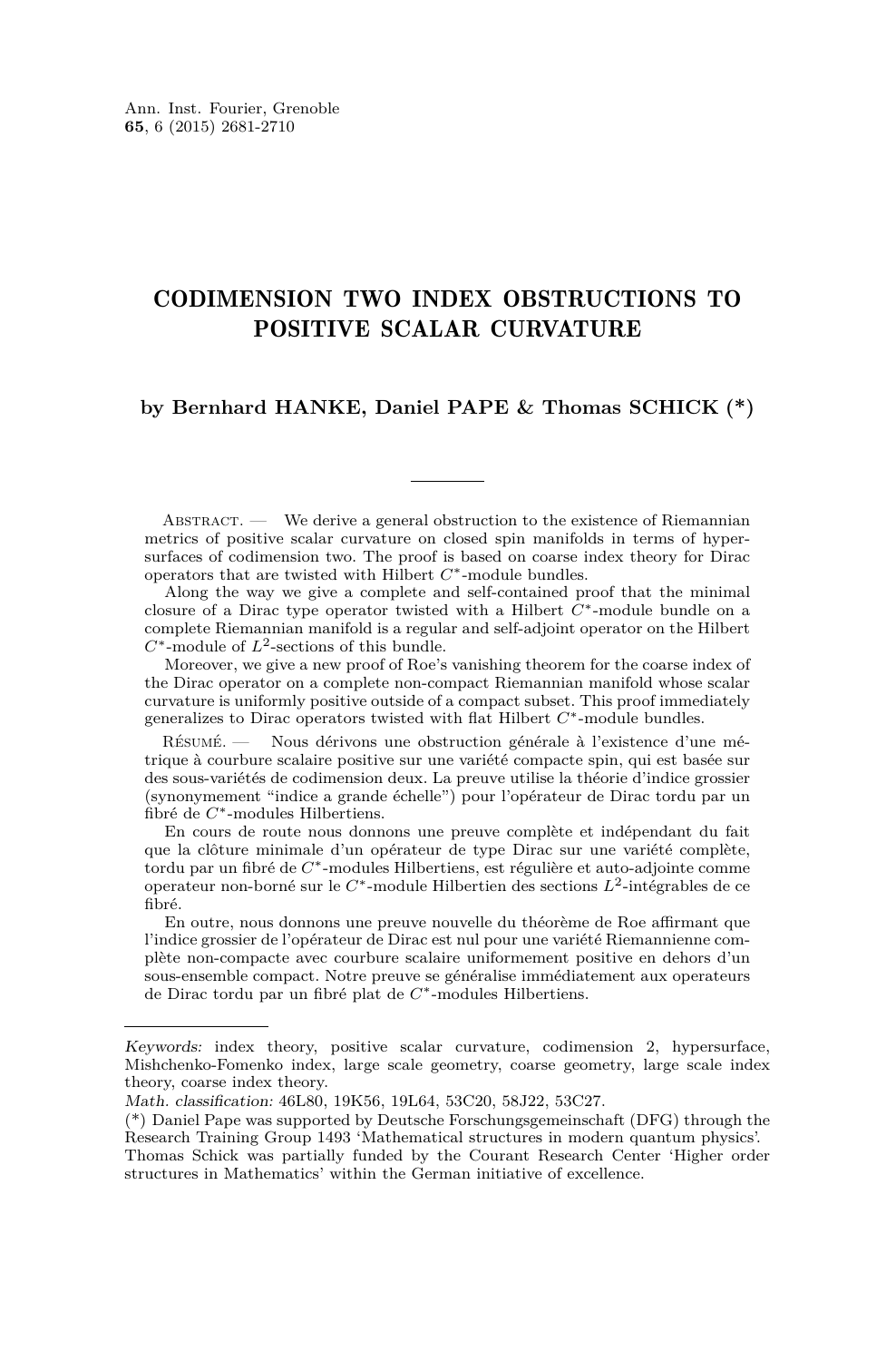#### **1. Introduction**

<span id="page-2-0"></span>A central theme of geometric topology in recent decades asks whether a given smooth manifold admits a Riemannian metric with positive scalar curvature. On spin manifolds the most powerful obstructions to existence of such metrics are based on index theory for the Dirac operator. Indeed the Schrödinger-Lichnerowicz formula [\[30\]](#page-29-0) implies that on a spin manifold with uniformly positive scalar curvature the Dirac operator is invertible and hence its index, suitably defined if the manifold is not compact, has to vanish.

Rosenberg [\[23,](#page-29-0) [22,](#page-29-0) [24\]](#page-29-0) used Dirac operators twisted with flat Hilbert *C*<sup>\*</sup>-module bundles whose indices lie in the K-theory of *C*<sup>\*</sup>-algebras in order to obtain particularly strong obstructions to the existence of positive scalar curvature metrics. In particular, using the Mishchenko bundle, the canonical flat  $C^* \pi_1(M)$ -bundle on  $M$ , one obtains the Rosenberg index  $\text{obstruction } \alpha(M) \in K_*(C^*\pi_1(M))).$ 

Roe [\[20\]](#page-29-0) developed coarse index theory to define meaningful indices of Dirac operators on non-compact complete manifolds. This can also be used to gain interesting information for compact manifolds by passing to noncompact covering spaces.

Gromov and Lawson [\[4,](#page-28-0) Theorem 7.5] found an intriguing obstruction to positive scalar curvature based on submanifolds of codimension two: if *M* is a closed aspherical spin manifold with a hypersurface *N* of codimension two with trivial normal bundle such that *N* is enlargeable and  $\pi_1(N)$  injects into  $\pi_1(M)$ , then M does not admit a Riemannian metric of positive scalar curvature.

The main purpose of this paper is to illuminate this result from an index theoretic perspective. Our proof is based on coarse index theory for Dirac operators twisted with Hilbert *C* ∗ -module bundles. This allows us to prove the following statement, where in particular the asphericity of *M* in [\[4\]](#page-28-0) is weakened to the vanishing of the second homotopy group.

THEOREM  $1.1.$  — Let *M* be a closed connected spin manifold with  $\pi_2(M) = 0$ . Assume that  $N \subset M$  is a codimension two submanifold with trivial normal bundle and that the induced map  $\pi_1(N) \to \pi_1(M)$  is injective. Assume that the Rosenberg index of *N* does not vanish:  $0 \neq \alpha(N) \in$  $K_*(C^*\pi_1(N)).$ 

Then *M* does not admit a Riemannian metric of positive scalar curvature.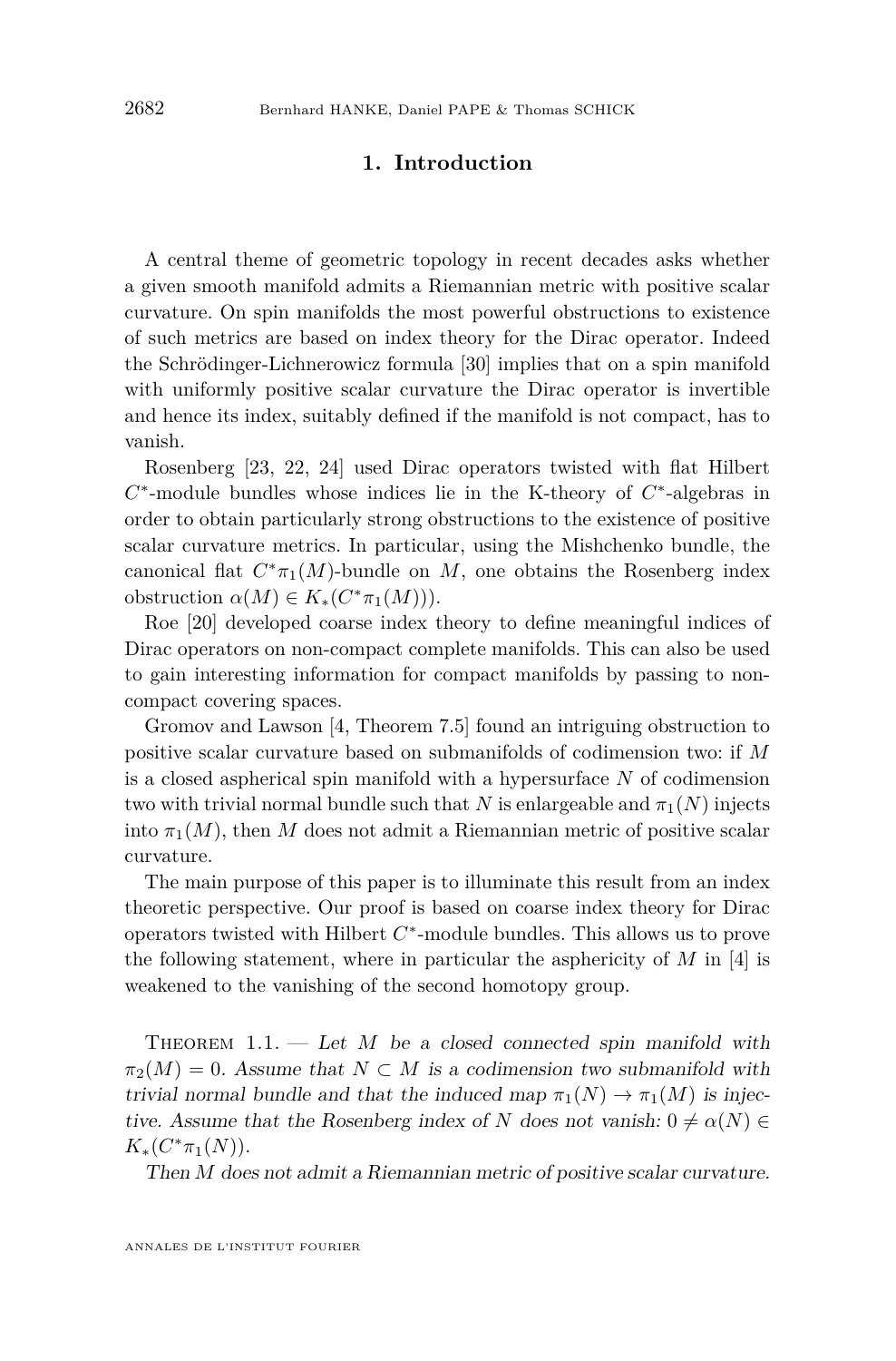<span id="page-3-0"></span>Remark 1.2. — Here and above one can use either the reduced or the maximal group  $C^*$ -algebra. The first one is closely connected to the Baum-Connes and the strong Novikov conjecture, but a priori the latter one might lead to stronger obstructions. The material in the paper at hand is independent of which group  $C^*$ -algebra is used so that we will not distinguish them in our notation.

Remark 1.3. — In [\[36,](#page-30-0) Theorem 3.4] a result close to our Theorem [1.1](#page-2-0) is stated without any assumption on  $\pi_2(M)$ . Unfortunately, the statement of [\[36,](#page-30-0) Theorem 3.4] is wrong, the manifolds  $N = T^n$  and  $M = (T^n \times$  $S^2$   $\#(T^n \times S^2), n > 2$ , providing counterexamples. Our correct formulation of Theorem [1.1](#page-2-0) had been established long before [\[36\]](#page-30-0) appeared, and the authors of the present paper reported on it at several occasions in seminars and at conferences.

Remark  $1.4.$  — The concept of enlargeability is not used in our paper; it is entirely based on properties of the Rosenberg index. Because enlargeable spin manifolds have non-vanishing Rosenberg index [\[7,](#page-28-0) Theorem 1.2], [\[5\]](#page-28-0), [\[6,](#page-28-0) Theorem 1.5], this is no loss of generality.

Coarse index theory as developed by Roe is based on functional calculus for the (unbounded) Dirac operator. In our context we are dealing with Dirac operators twisted by Hilbert  $C^*$ -module bundles so that, in order to apply the functional calculus in [\[12\]](#page-28-0), it is required to establish regularity and self-adjointness of their closures. In our opinion this fact is not welldocumented in the literature and hence we decided to give a self-contained and complete proof of the following theorem, which might be of independent interest. Throughout our paper, *A* denotes a complex unital *C* ∗ -algebra.

THEOREM 1.5. — Let *M* be a complete Riemannian manifold, and let  $E \rightarrow M$  be a smooth Hilbert *A*-module bundle with finitely generated projective fibers, which is equipped with a connection  $\nabla$ , compatible with the inner product.

Let *D* be any Dirac type operator on a complex Dirac bundle  $S \to M$ and  $D_E$  its twist with  $(E, \nabla)$ . Then the closure of  $D_E$  is a densely defined, regular and self-adjoint operator on the Hilbert *A*-module  $L^2(M, S \otimes E)$  of  $L^2$ -sections of  $S \otimes E$ .

We follow the program of Vassout [\[33\]](#page-29-0) who proves a corresponding statement for foliations, based on the existence of a suitable pseudodifferential calculus.

Remark 1.6. — We could locate a couple of accounts of the result for compact manifolds, which however, for our taste, were quite sketchy and did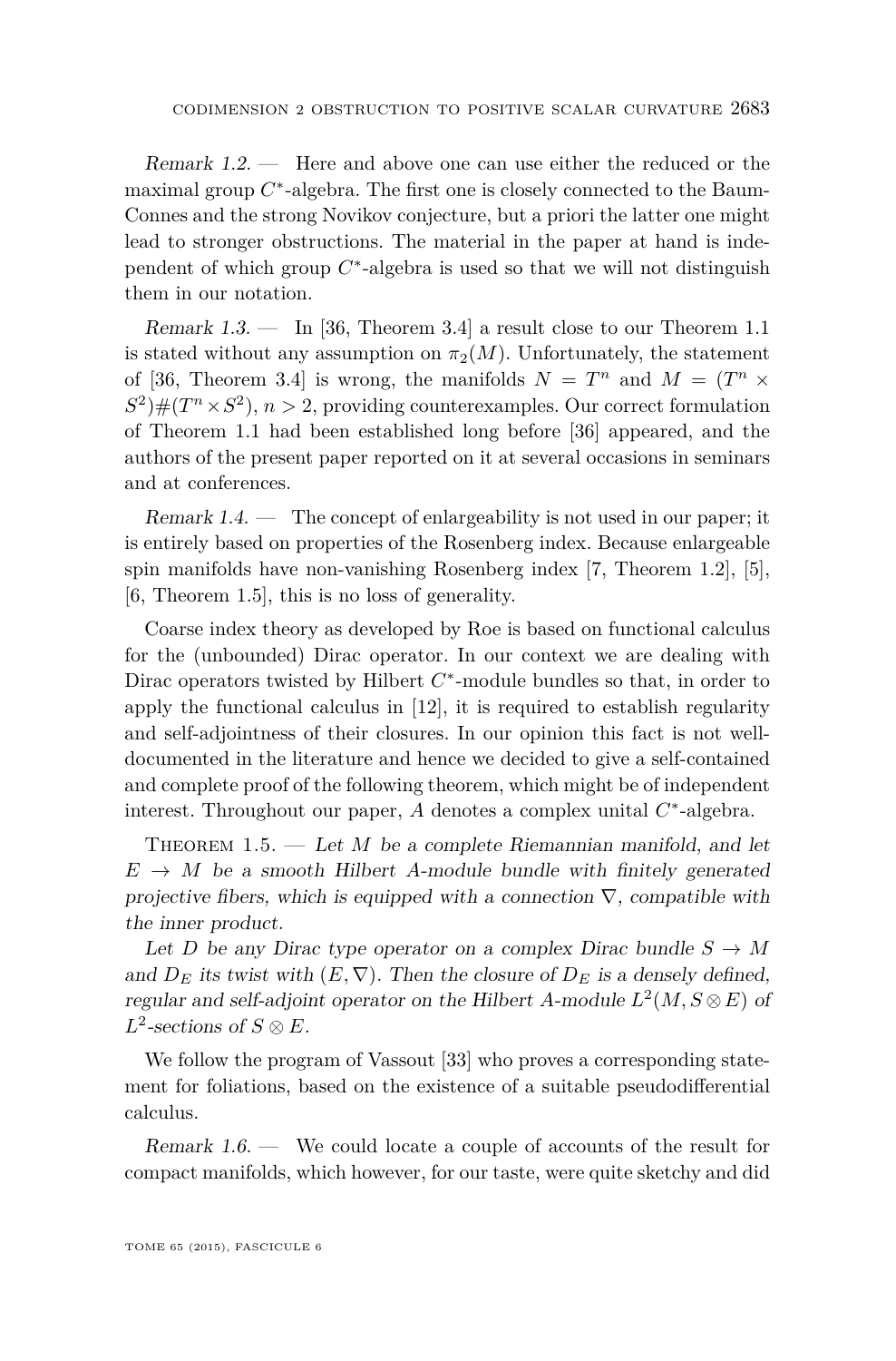<span id="page-4-0"></span>not cover the case of non-compact manifolds. Zadeh [\[35,](#page-29-0) Lemma 2.1] offers an alternative proof that also includes the case of non-compact manifolds. However, it is based on properties of the wave operators  $e^{itD_E}$ , whose existence is assumed in [\[35\]](#page-29-0) without further reference. We believe that a construction of these operators is possible, independent of a general functional calculus for  $D_E$  (which would depend on normality and self-adjointness of this operator and therefore would render the argument circular). But we could not find a detailed construction in the literature. Therefore we decided to give a full and independent proof of Theorem [1.5](#page-3-0) in Section [2](#page-5-0) below.

A final crucial ingredient of our proof of the codimension two obstruction in Theorem [1.1](#page-2-0) is a generalized vanishing theorem for the coarse index on non-compact manifolds.

THEOREM 1.7 (Partial vanishing theorem). — Let  $(M, g)$  be a complete connected non-compact Riemannian spin manifold such that, outside of a compact subset, the scalar curvature is uniformly positive. Let  $E \to M$  be a Hilbert *A*-module bundle as in Theorem [1.5](#page-3-0) above and assume that this bundle is flat. Then the coarse index  $\text{ind}(D_E) \in K_*(C^*(M; A))$  vanishes.

Remark 1.8. — The special case of this result with  $A = \mathbb{C}$  and trivial *E* has been stated in [\[20,](#page-29-0) Proposition 3.11 and following remark] without proof. Only recently, Roe [\[18\]](#page-29-0) published a full proof of this special case, using the theory of Friedrichs extensions of unbounded operators. Zadeh [\[36,](#page-30-0) Theorem 3.1] offers a proof of Theorem 1.7, again based on Friedrichs extensions. We feel that this is not completely satisfactory. Although the concept of Friedrichs extensions for unbounded operators on Hilbert *A*modules should exist, it has not been developed yet, to the best of our knowledge. In particular the regularity of the resulting operator must be taken care of.

We present a proof in the spirit of Roe's coarse index theory, based on functional calculus and unit propagation of the wave operator. This proof first appeared in the second author's doctoral thesis [\[16,](#page-29-0) Theorem 0.2.1]. We expect that it can be generalized to other interesting situations, notably to perturbations of the signature operator, as they show up in proofs of the homotopy invariance of higher signatures, compare [\[11\]](#page-28-0).

Remark  $1.9.$  — The codimension two obstruction in [1.1](#page-2-0) has a slight strengthening: even stably *M* does not admit a metric of positive scalar curvature. Here, "stably" means that for every simply connected closed 8 dimensional spin manifold *B* with  $\hat{A}(B) = 1$ , i.e. for any so-called *Bott*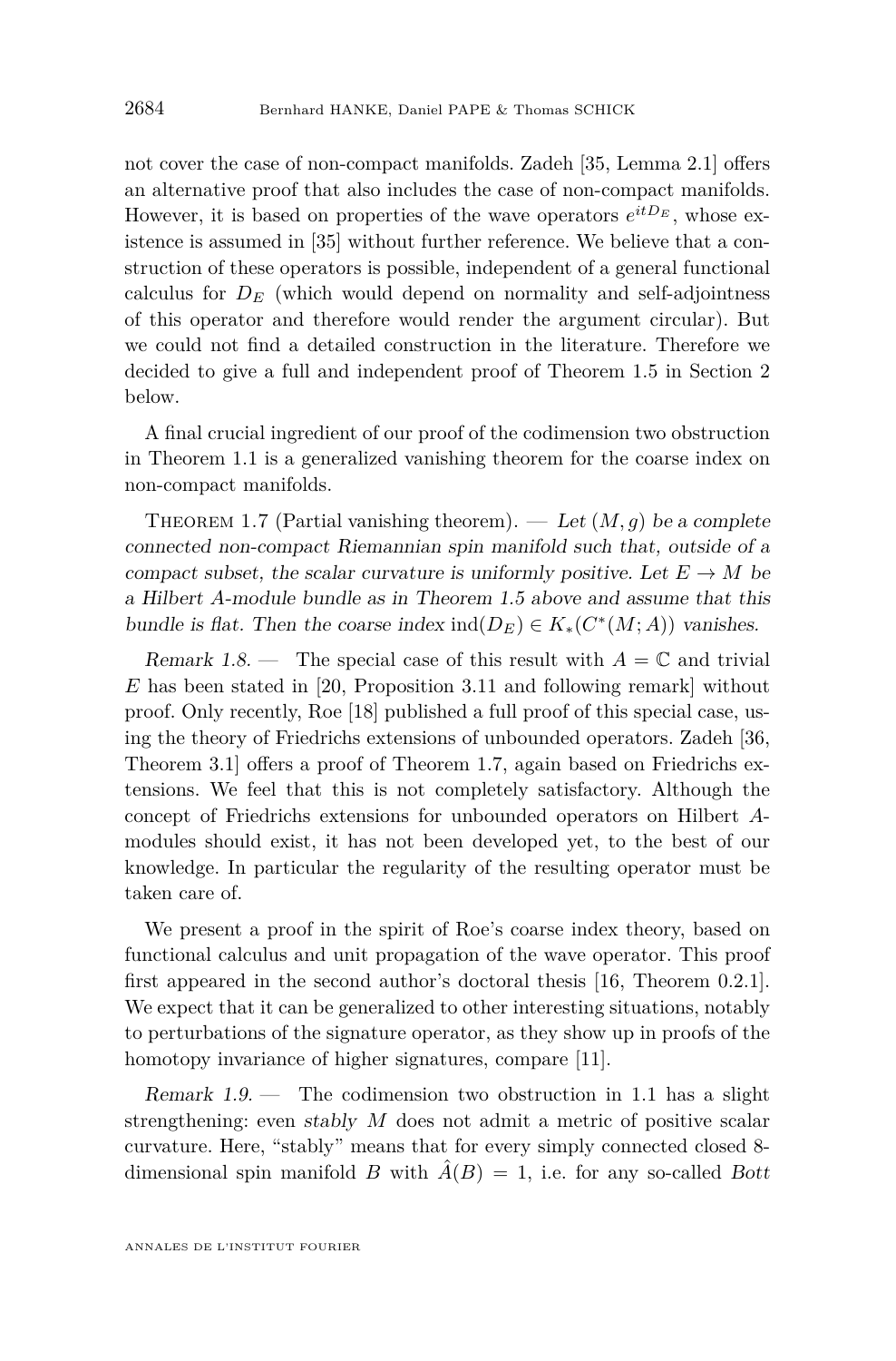<span id="page-5-0"></span>manifold, and for every  $l \geq 0$  the manifold  $M \times B^l$  does not admit a metric of positive scalar curvature. This simply follows by applying the codimension two obstruction theorem to  $N \times B^l \subset M \times B^l$ .

The stable Gromov-Lawson-Rosenberg conjecture [\[25,](#page-29-0) Conjecture 4.17] states that a closed spin manifold *M* stably admits a metric with positive scalar curvature if and only if its Rosenberg index  $\alpha(M) \in KO_*(C^*_\mathbb{R} \pi_1(M))$ vanishes.

Stolz [\[31,](#page-29-0) [32\]](#page-29-0) proved that the stable Gromov-Lawson-Rosenberg conjecture holds for all manifolds whose fundamental groups satisfy the strong Novikov conjecture. Recall that the unstable version of [\[25,](#page-29-0) Conjecture 4.8] is not true [\[27\]](#page-29-0). The construction of a corresponding example uses the codimension one obstruction of Schoen and Yau [\[29\]](#page-29-0), which is based on minimal hypersurfaces and is independent from index theory.

Arguing in a rather indirect manner using Stolz's theorem it follows that under the assumptions of [1.1](#page-2-0) not only  $\alpha(N)$ , but also the Rosenberg index  $\alpha(M) \in K_*(C^*\pi_1(M))$  is non-zero, if  $\pi_1(M)$  satisfies the strong Novikov conjecture,

However, we have not been able to prove non-vanishing of the Rosenberg index  $\alpha(M)$  in complete generality in the situation of Theorem [1.1.](#page-2-0) We leave this as an open question. In view of the possibility that  $\alpha(M)$  could be zero, one might speculate whether Theorem [1.1](#page-2-0) can be used in the end to establish counterexamples to the strong Novikov conjecture.

Remark 1.10. — We formulate and prove our theorem in the context of complex  $C^*$ -algebras and the complex Dirac operator. Firstly, this is most suited to the approach to coarse index theory as developed by Roe, and secondly the literature on self adjoint regular operators and their functional calculus is much more complete in this case. Nonetheless, we expect that all of our results can be generalized to real *C* ∗ -algebras and the real Dirac operator, which indeed furnish the most efficient context for geometric applications of the index theory of Dirac operators.

#### **2. Regularity and self-adjointness of Dirac operators twisted with Hilbert-module bundles**

In this section we prove in detail that twisted Dirac type operators on complete Riemannian manifolds have regular and self-adjoint closures. As a preparation, we recall some basics about Hilbert  $C^*$ -modules and regular, self-adjoint operators on them.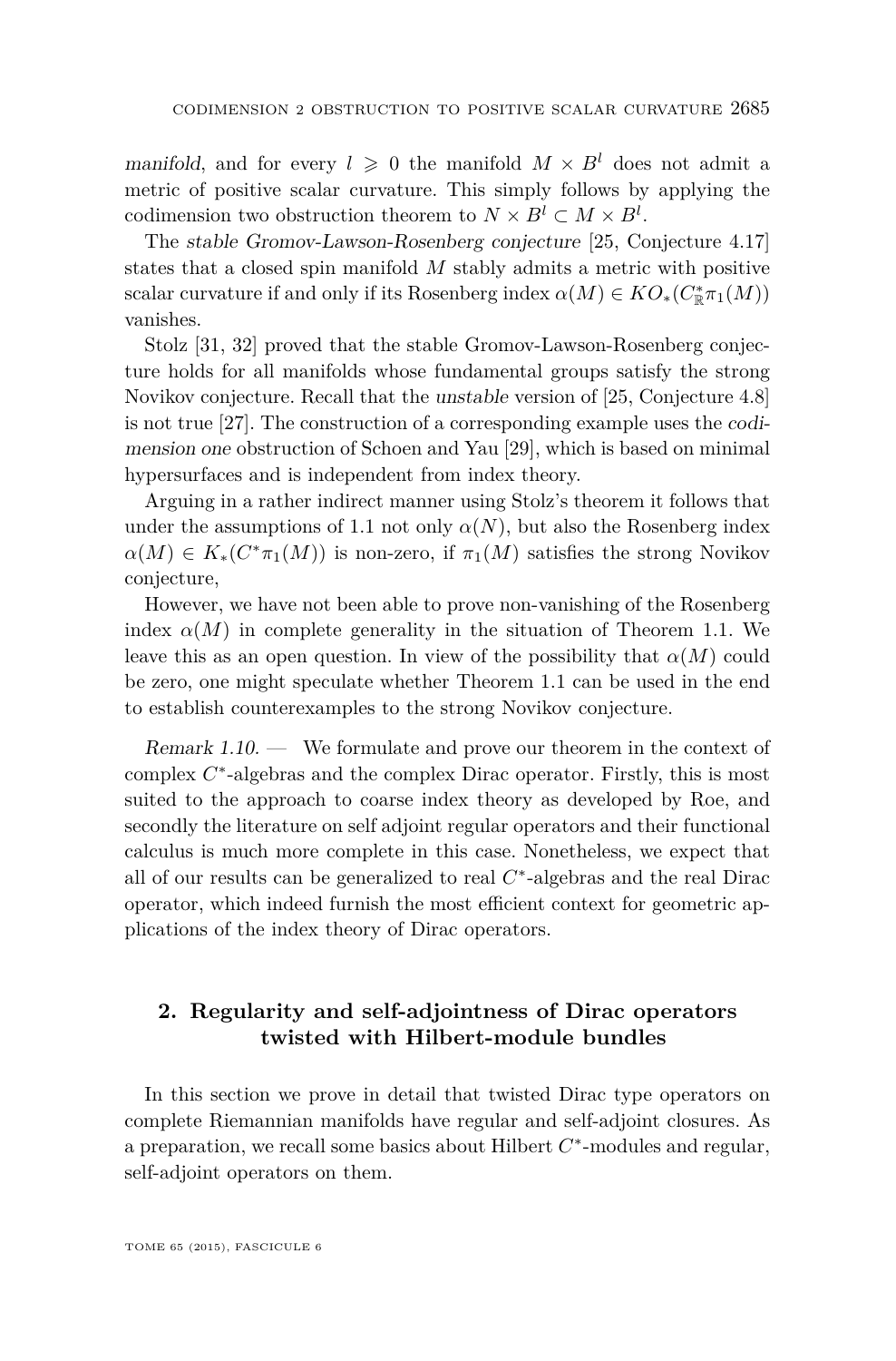Let  $A$  be a (complex)  $C^*$ -algebra, which in our paper is assumed to be unital throughout. Recall that a Hilbert *A*-module is a right *A*-module with an *A*-valued inner product satisfying a number of axioms, see page 4 in [\[13\]](#page-28-0), that serves as our main reference for the theory of Hilbert  $C^*$ -modules and unbounded operators. We emphasize that, in contrast to usual Hilbert spaces, a closed submodule  $\mathcal{H}_0\subset \mathcal{H}$  and the orthogonal submodule  $\mathcal{H}_0^\perp\subset \mathcal{H}$ do not complement each other in general, i.e. usually  $\mathcal{H}_0 \oplus \mathcal{H}_0^{\perp} \subsetneq \mathcal{H}$ . If the opposite inclusion holds one says that  $\mathcal{H}_0$  has an orthogonal complement.

Let  $\mathcal{H}_1$  as well as  $\mathcal{H}_2$  be Hilbert *A*-modules. An operator from  $\mathcal{H}_1$  to  $\mathcal{H}_2$ is an *A*-linear map  $T: dom(T) \to H_2$  on a submodule dom(*T*) of  $H_1$ . The latter is called the domain of *T*. One calls *T* densely defined if dom(*T*) =  $\mathcal{H}_1$ . An operator *S* from  $\mathcal{H}_1$  to  $\mathcal{H}_2$  is called an extension of *T*, written *T* ⊂ *S*, if dom(*T*) ⊂ dom(*S*) and *Tx* = *Sx* holds for each *x* ∈ dom(*T*). The graph of  $T$  is denoted by  $G(T)$ :

$$
G(T) := \{(x, y) \in \mathcal{H}_1 \oplus \mathcal{H}_2 \, ; \, x \in \text{dom}(T) \text{ and } y = Tx\}.
$$

One calls *T* closed if  $G(T)$  is closed in  $\mathcal{H}_1 \oplus \mathcal{H}_2$ . The operator *T* is called closable if it admits a closed extension. This is equivalent to the existence of an operator *S* with  $G(S) = G(T)$ . In this case *S* is the smallest closed extension of *T*, called the closure and usually denoted  $\overline{T}$  or  $T_{\min}$ . Its domain is

$$
dom(T_{\min}) =
$$
  

$$
\{x \in \mathcal{H}_1 \mid \exists (x_n)_{n \in \mathbb{N}} \subset dom(T) \text{ with } x_n \to x \text{ and } Tx_n \to T_{\min}x\}.
$$

For a densely defined operator  $T: dom(T) \rightarrow H_2$  we set

 $dom(T^*) := \{ y \in \mathcal{H}_2 \mid \exists z \in \mathcal{H}_1 \text{ with } \langle Tx, y \rangle = \langle x, z \rangle \ \forall x \in dom(T) \} .$ 

The element *z* appearing on the right is unique and we can define the adjoint operator of *T* as the operator  $T^*$ : dom $(T^*) \to H_1$  given by  $T^*y = z$ . Note that  $T^*$  is a closed operator and that for a closable operator  $T$ , we have  $T^* = \overline{T}^*.$ 

The operator *T* is called adjointable, if dom(*T*) =  $\mathcal{H}_1$  and dom(*T*<sup>\*</sup>) =  $\mathcal{H}_2$ . Adjointable operators are automatically bounded, but bounded operators are not necessarily adjointable, see [\[13,](#page-28-0) p. 8]. Because every densely defined operator has an adjoint by definition, we will prefer the term bounded adjointable instead of adjointable in order to avoid any confusion. The space of bounded adjointable operators is denoted  $\mathcal{L}_A(\mathcal{H}_1, \mathcal{H}_2)$ , or briefly  $\mathcal{L}_A(\mathcal{H}_1)$ if  $\mathcal{H}_1 = \mathcal{H}_2$ .

The subspace of *A*-compact operators is the closure of the *A*-linear span of operators of the form  $x \mapsto \langle x, a \rangle$  *b* where  $a \in \mathcal{H}_1$ ,  $b \in \mathcal{H}_2$ .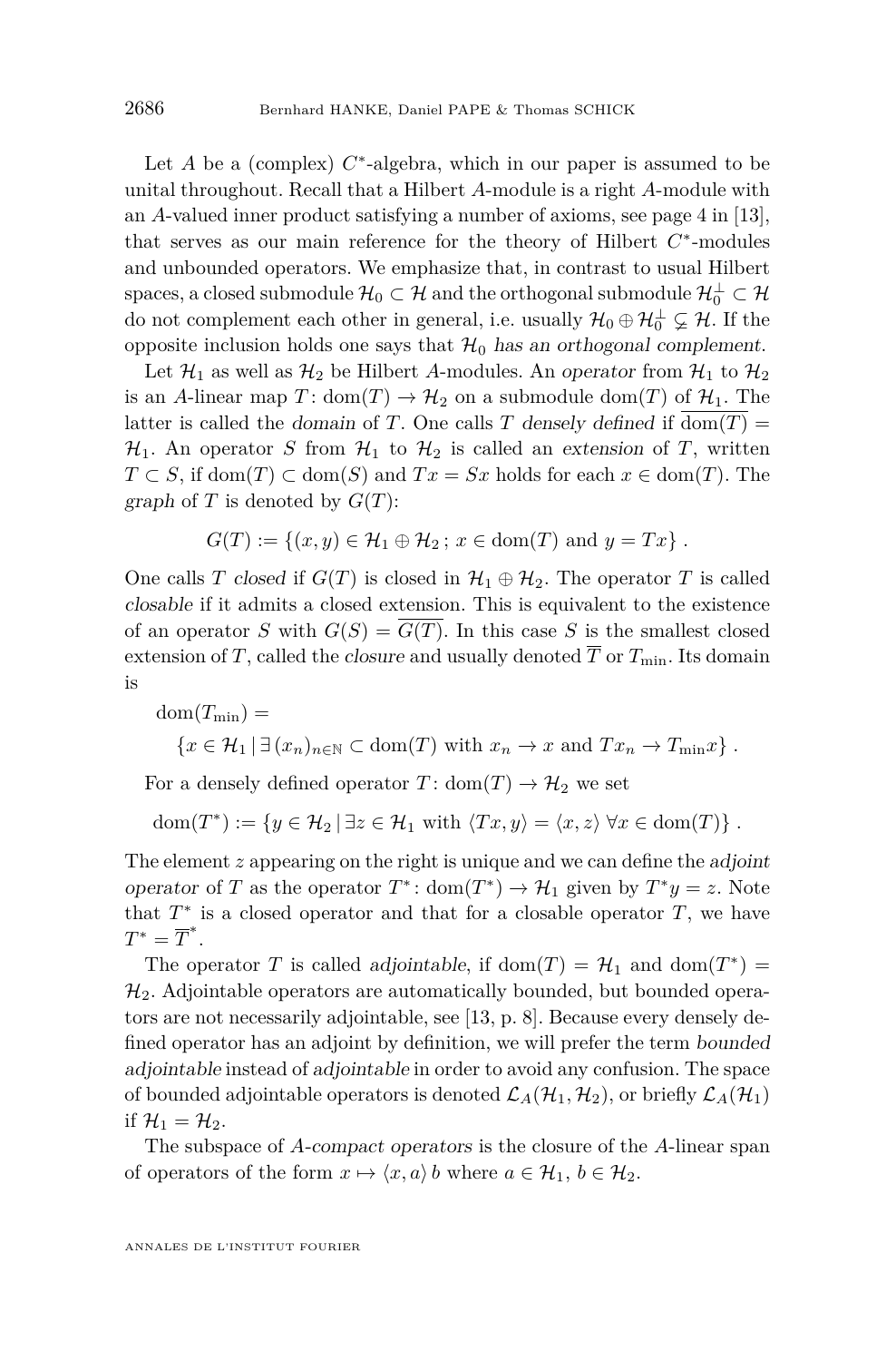<span id="page-7-0"></span>DEFINITION 2.1. — Let  $T: dom(T) \rightarrow H_2$  be an operator with dom( $T$ )⊂  $\mathcal{H}_1$ . One calls T regular if

- (1) *T* is densely defined and closed,
- $(2)$   $T^*$  is densely defined,
- (3) the graph of *T* (a closed subset of  $\mathcal{H}_1 \oplus \mathcal{H}_2$ ) has an orthogonal complement.

We now come to a useful criterion for regularity and self-adjointness. Recall that a densely defined operator *T* is called symmetric, if  $T \subset T^*$ and self-adjoint, if  $T = T^*$ . Because  $T^*$  is a closed operator by [\[13,](#page-28-0) p. 95], symmetric operators are closable and self-adjoint operators are closed.

THEOREM 2.2 (Characterization of self-adjoint, regular operators). — Let *T* be a closed, densely defined and symmetric operator on the Hilbert *A*-module H. Then the following are equivalent:

- (1) *T* is self-adjoint and regular,
- (2)  $T + i$ ,  $T i$  both have dense range.

Proof. — By [\[13,](#page-28-0) Lemma 9.8], if *T* is self-adjoint and regular then  $T \pm i$ both have dense range.

Conversely, assume  $T \pm i$  both have dense range. By [\[13,](#page-28-0) Lemma 9.7], the assumptions imply that  $T + i$  and  $T - i$  are injective and have closed range. Therefore  $T \pm i$  both are bijective (and in particular both operators have range  $\mathcal{H}$ ).

As *T* is symmetric,  $T^*$  is an extension of *T*, and therefore  $T^* \pm i$  are extensions of  $T \pm i$ . As already  $T \pm i$  is surjective,  $T^*$  is a proper extension of *T* if and only if both operators  $T^* \pm i$  have non-trivial kernel. But for  $x \in \ker(T^* + i)$  and  $y \in \text{dom}(T)$  we have

$$
0 = \langle (T^* + i)x, y \rangle = \langle x, (T - i)y \rangle,
$$

and since  $T - i$  is surjective,  $x = 0$ . Therefore  $T^* = T$ , i.e. the assumption implies that *T* is self-adjoint. Finally [\[13,](#page-28-0) Lemma 9.8] implies that *T* is also regular.

#### **2.1. Regularity and self-adjointness of twisted Dirac operators**

Let  $(M, q)$  be a complete Riemannian manifold, let  $S \to M$  be a complex Dirac bundle on *M* and let  $D: \Gamma^\infty(M, S) \to \Gamma^\infty(M, S)$  be the corresponding Dirac type operator acting on the sections of *S*, see [\[21,](#page-29-0) Definition 3.4] or [\[14,](#page-28-0) Definition II.5.2]. The main examples we have in mind are the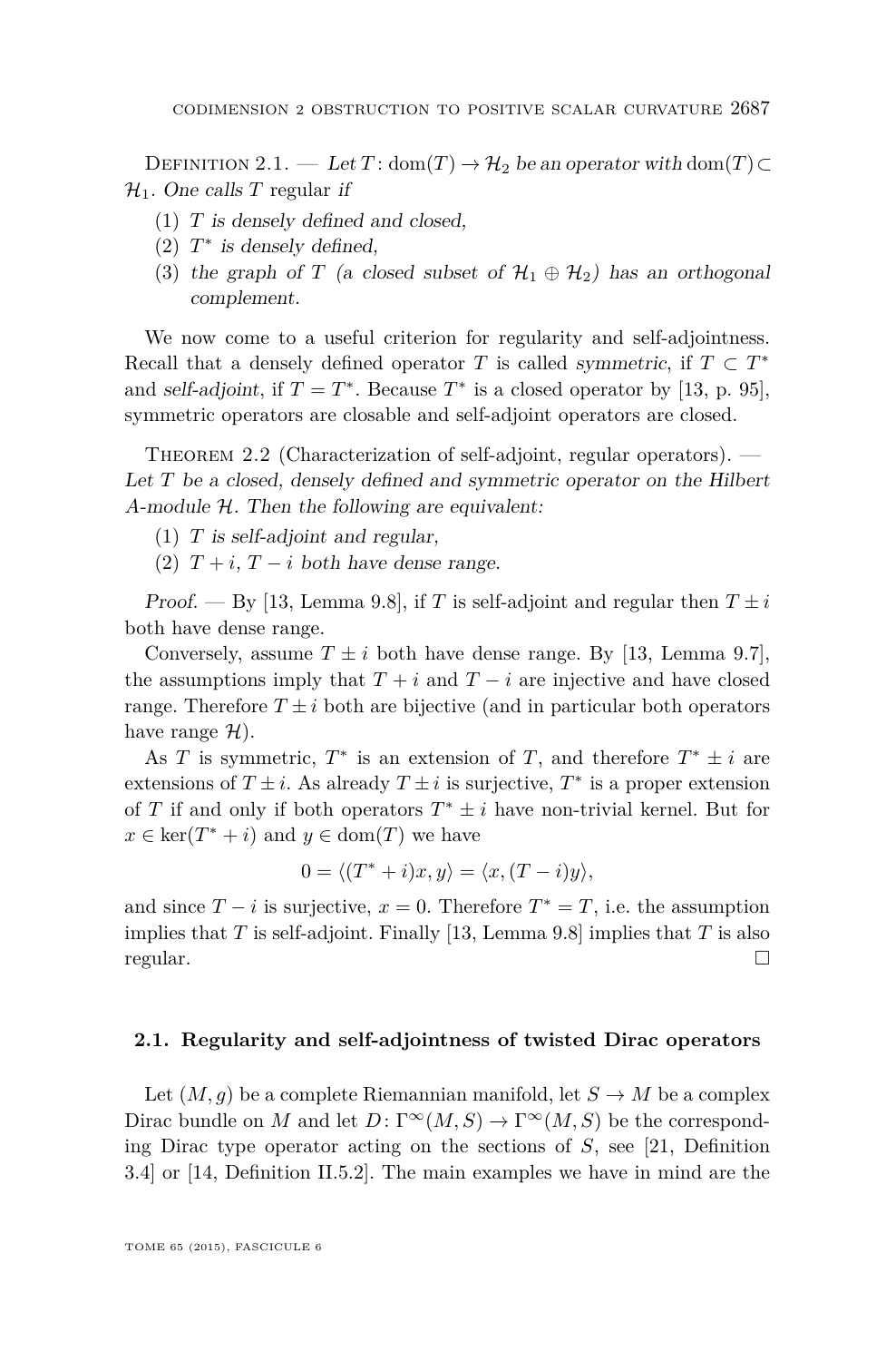<span id="page-8-0"></span>Dirac operator of a Riemannian spin manifold, the de Rham operator of a general Riemannian manifold, the signature operator of an oriented Riemannian manifold, or the Dolbeault operator of a Kähler manifold.

In addition, let *A* be a unital complex *C* ∗ -algebra and *E* a smooth Hilbert *A*-module bundle whose fibers are finitely generated projective Hilbert *A*modules, equipped with a metric connection  $\nabla^{E}$ . We obtain the twisted Dirac operator  $D_E$  acting on smooth sections  $\Gamma^\infty(M, S \otimes E)$ . Note that the bundle  $S \otimes E \to M$  inherits the structure of a Hilbert *A*-module bundle so that the Riemannian metric on *M* allows us to define an *A*-valued inner product on the space  $\Gamma^\infty_{\mathrm{cpt}}(M, S \otimes E)$  of compactly supported smooth sections of this bundle. This inner product is given by the formula

$$
\langle s_1, s_2 \rangle := \int_M \langle s_1(x), s_2(x) \rangle_{S_x \otimes E_x} d\lambda_g(x),
$$

where  $\lambda_g$  is the measure associated with *g*. The corresponding completion is the Hilbert *A*-module  $L^2(M, S \otimes E)$ , by definition.

THEOREM 2.3. — Let  $(M, g)$  be a complete Riemannian manifold and let  $(E, \nabla^E)$  be a smooth finitely generated projective Hilbert *A*-module bundle with metric connection, then

$$
D_E\colon \Gamma^\infty_{\mathrm{cpt}}(M,S\otimes E)\to \Gamma^\infty_{\mathrm{cpt}}(M,S\otimes E)
$$

is closable in  $L^2(M, S \otimes E)$  and the minimal closure is regular and selfadjoint as unbounded Hilbert *A*-module operator. It is the unique selfadjoint extension of *DE*.

Proof. — Recall from the proof of [\[21,](#page-29-0) Proposition 3.11] that *D<sup>E</sup>* with domain equal to  $\Gamma_{\text{cpt}}^{\infty}(M, S \otimes E)$  is symmetric and hence closable.

We first deal with the case when *M* is compact. In this context, Mishchenko and Fomenko [\[15\]](#page-29-0) developed a pseudodifferential calculus for operators on smooth sections of  $S \otimes E$  which the following properties, among others:

- (1) The identity is an operator of order 0 in the pseudodifferential calculus.
- (2) The operator  $D_E$  is an operator of order 1 in the pseudodifferential calculus.
- (3) The operator  $D_E$  is has a parametrix, i.e. there are operators  $Q$  of order  $-1$  and *R,T* of order  $-\infty$  in the calculus such that  $D_EQ =$  $1 - R$  and  $QD_E = 1 - T$ .
- (4) Each operator P of order  $\leq 0$  in the pseudodifferential calculus extends (uniquely) to a bounded adjointable operator  $\overline{P}$  on  $L^2(M, S \otimes E).$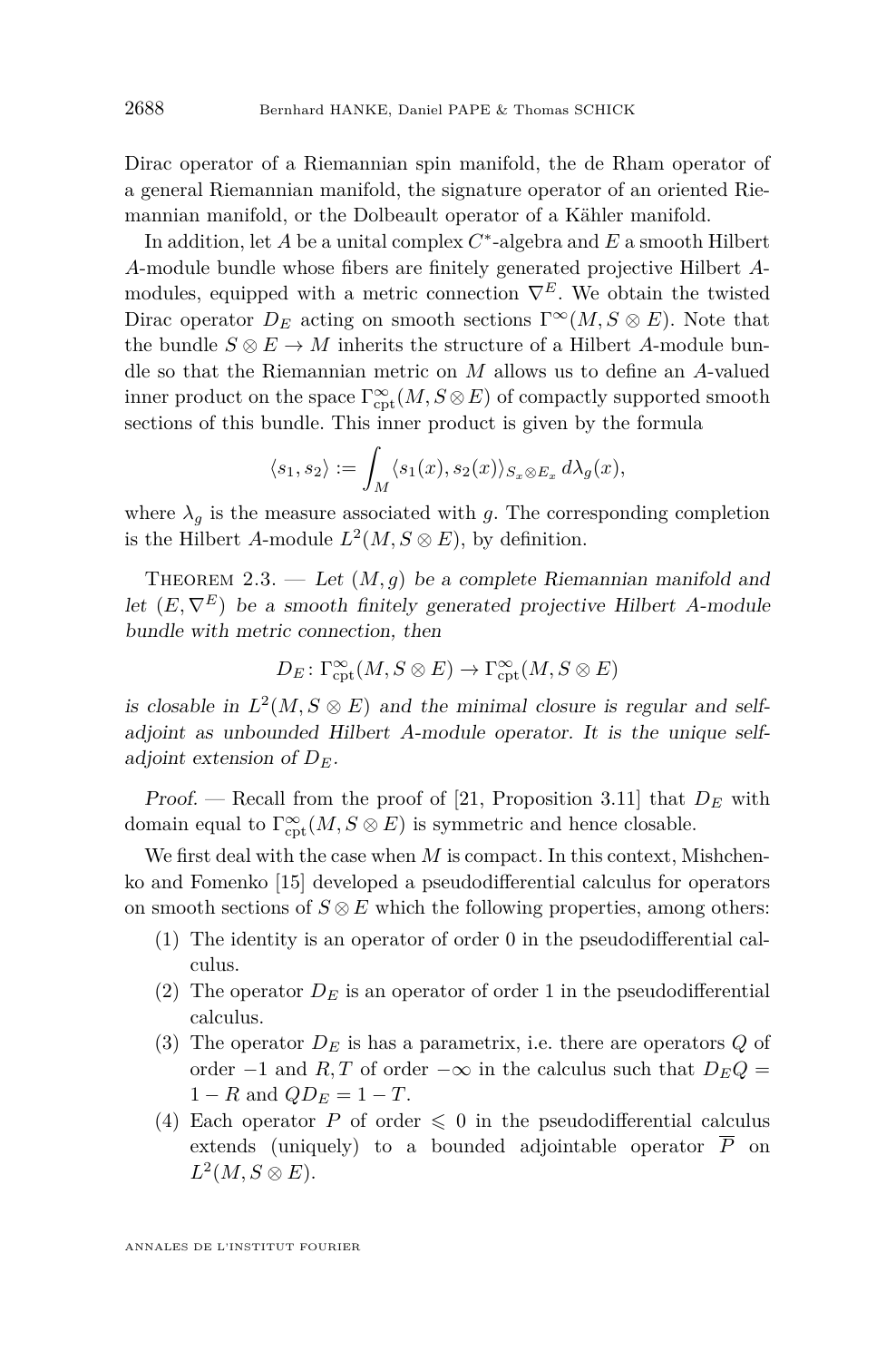- <span id="page-9-0"></span>(5) If *P* is an operator of order  $\lt 0$  in the calculus then its bounded adjointable extension is an *A*-compact operator.
- (6) Each operator in the calculus has a formal adjoint of the same order, for  $D_E$  the formal adjoint is  $D_E$ .
- (7) If *P* is an operator of order  $\leq 0$  in the calculus, then its adjoint, which is necessarily equal to the adjoint of its closure, is the closure of its formal adjoint.

Now it turns out that these are exactly the properties needed for a proof of regularity and self-adjointness of the closure of *DE*, first given, to our knowledge, in [\[33,](#page-29-0) Proposition 3.4.9]. Alternatively, in [\[26,](#page-29-0) Section 1] an argument due to Skandalis for the statement is sketched which even works in the case of Lipschitz manifolds. As the thesis [\[33\]](#page-29-0) is only available on a university homepage without permanent link, we repeat this proof here for the reader's convenience.

It is based on the following three properties:

- (1)  $\overline{D_E} \circ \overline{Q} = \overline{D_E \circ Q}$  and  $\overline{D_E} \circ \overline{T} = \overline{D_E \circ T}$ , and these operators are bounded (hence everywhere defined),
- (2) dom $(\overline{D_E}) = \text{im}(\overline{Q}) + \text{im}(\overline{T}),$
- (3)  $\overline{D_E} = (D_E)^*$ , in particular  $\overline{D_E}$  is self-adjoint.

To establish  $\overline{D_{E}Q} \subset \overline{D_{E}} \circ \overline{Q}$  let *x* be in the domain of  $\overline{D_{E}Q}$ . By definition, this means there are smooth sections  $x_n$  converging to *x* such that  $D_EQ(x_n)$ converges to  $y := \overline{D_EQ}(x)$ . Now, Q has negative order and therefore a bounded closure  $\overline{Q}$  and hence  $\lim_{n\to\infty} Qx_n = z = \overline{Q}(x)$ . By definition of  $\overline{D_E}$ , *z* is in the domain of  $D_E$  and  $\overline{D_E}(z) = y$ . So, indeed  $\overline{D_EQ} \subset \overline{D_E} \circ \overline{Q}$ . Now  $D_EQ$  has order zero and therefore its closure is bounded, in particular everywhere defined, so that  $\overline{D_EQ}$  has no proper extension and therefore we have the required equality.

This argument also shows that  $\overline{D_E T} = \overline{D_E} \circ \overline{T}$ . This finishes the proof of (1).

For (2), if *x* is in the domain of  $\overline{D_E}$  then by definition there are smooth sections  $x_n$  such that  $\lim_{n\to\infty} x_n = x$  and  $\lim_{n\to\infty} D_E x_n = y = \overline{D_E}(x)$ . Then  $QD_{E}x_{n} = x_{n} - Tx_{n}$  where *Q* and *T* have continuous closures, and hence, passing to the limits

$$
\overline{Q}(\overline{D_E}(x)) = x - \overline{T}(x)
$$

or in other words  $x = \overline{Q}(y) + \overline{T}(x) \in \text{im}(\overline{Q}) + \text{im}(\overline{T}).$ 

Conversely, (1) implies that  $\text{im}(\overline{Q}) \subset \text{dom}(\overline{D_E})$  and  $\text{im}(\overline{T}) \subset \text{dom}(\overline{D_E})$ .

To prove (3), the self-adjointness of the operator  $\overline{D_E}$ , recall that by symmetry  $\overline{D_E} \subset (D_E)^*$ . For the converse inclusion, recall that  $D_E Q = 1 - R$ 

TOME 65 (2015), FASCICULE 6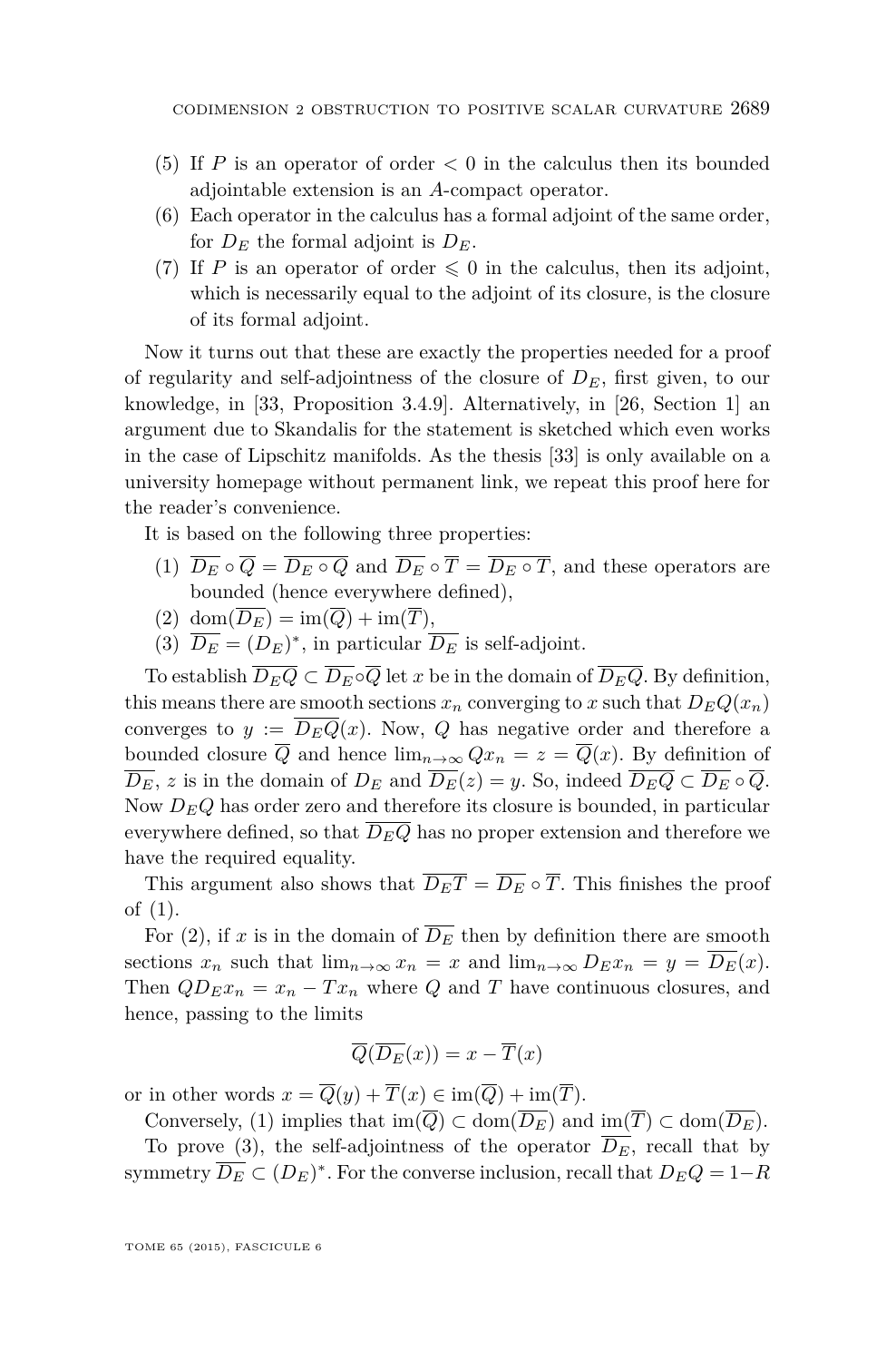and therefore  $(D_E Q)^* = 1 - R^*$ . For adjoints of compositions one always has  $Q^*D_E^* \subset (D_EQ)^*$ . Because  $Q^*$  is the closure of the formal adjoint of *Q*, which is bounded as it is of negative order,  $dom(D_E^*) = dom(Q^*D_E^*)$ and for  $x \in \text{dom}(D_E^*)$  we have (using  $Q^*D_E^* \subset (D_E Q)^* = 1 - R^*$ )

$$
Q^*(D_E^*(x)) + R^*x = x,
$$

so dom( $D_E^*$ ) ⊂ im( $Q^*$ ) + im( $R^*$ ).

Taking the formal adjoint of the parametrix equations  $D_E Q = 1 - R$ ,  $QD<sub>E</sub> = 1 - T$ , we see that also the formal adjoint of *Q* is a parametrix of  $D_E$ , with error terms the formal adjoints of  $R, T$ , but with the roles of *R* and *T* exchanged in the parametrix equations. Because the closures of the formal adjoints of *Q* and *R* are equal to  $Q^*$  and  $R^*$  by property (vii) of the functional calculus, an argument analogous to the one employed for [\(1\)](#page-9-0) shows that  $\text{im}(Q^*) + \text{im}(R^*) \subset \text{dom}(\overline{D_E})$ . Hence we altogether have  $dom(D_E^*)$  ⊂  $dom(\overline{D_E})$ .

It remains to prove the regularity of  $\overline{D_E}$ , i.e. we have to show that its graph is complemented. Write  $H$  for the Hilbert module of  $L^2$ -sections of  $S \otimes E$ . By [\(1\)](#page-9-0) and [\(2\)](#page-9-0),

$$
G(\overline{D_E}) = \{(\overline{Q}x + \overline{T}y, \overline{D_EQ}x + \overline{D_ET}y) | (x, y) \in \mathcal{H} \times \mathcal{H}\} = U(\mathcal{H} \oplus \mathcal{H})
$$

where  $U: \mathcal{H} \oplus \mathcal{H} \rightarrow \mathcal{H} \oplus \mathcal{H}$  is the bounded adjointable operator with  $U(x, y) = (\overline{Q}x + \overline{T}y, \overline{D_EQ}x + \overline{D_ET}y)$ , using that  $Q, T, D_EQ, D_ET$  are all operators of non-positive order. As a graph of a closure,  $U(\mathcal{H}\oplus\mathcal{H})$  is closed. By [\[13,](#page-28-0) Theorem 3.2], the image of *U* and hence the graph of  $\overline{D_E}$  has an orthogonal complement.

Now we treat the general case where *M* is complete, but not compact. We will reduce this case to the compact one. For this we use Theorem [2.2](#page-7-0) to show that  $\overline{D_E}$  is self-adjoint and regular. The argument is inspired by the proof of essential self-adjointness of the untwisted Dirac operator on complete manifolds in [\[3,](#page-28-0) Proposition 1.3.5] and by the treatment of [\[35,](#page-29-0) Lemma 2.1]. We will use three basic and well-known features:

(1) Given a compact submanifold  $K \subset M$  with boundary, there exists a closed Riemannian manifold  $(M', g')$  equipped with a finitely generated projective Hilbert *A*-module bundle  $(E', \nabla^{E'})$  with metric connection, a Dirac bundle  $(S', \nabla^{S'})$ , a submanifold  $K' \subset M'$  and a diffeomorphism  $\psi: K \to K'$  such that  $\psi$  preserves all the structure (restricted to *K* and *K'*, respectively). Specifically,  $\psi^* g'|_{K'} = g_{|K}$ and  $(\psi^* E', \psi^* \nabla^{E'}) \cong (E, \nabla^{E})_{|K}$  as bundles with connections and  $(\psi^*S', \psi^*\nabla^{S'}) \cong (S, \nabla^S)_{|K}$  as Dirac bundles.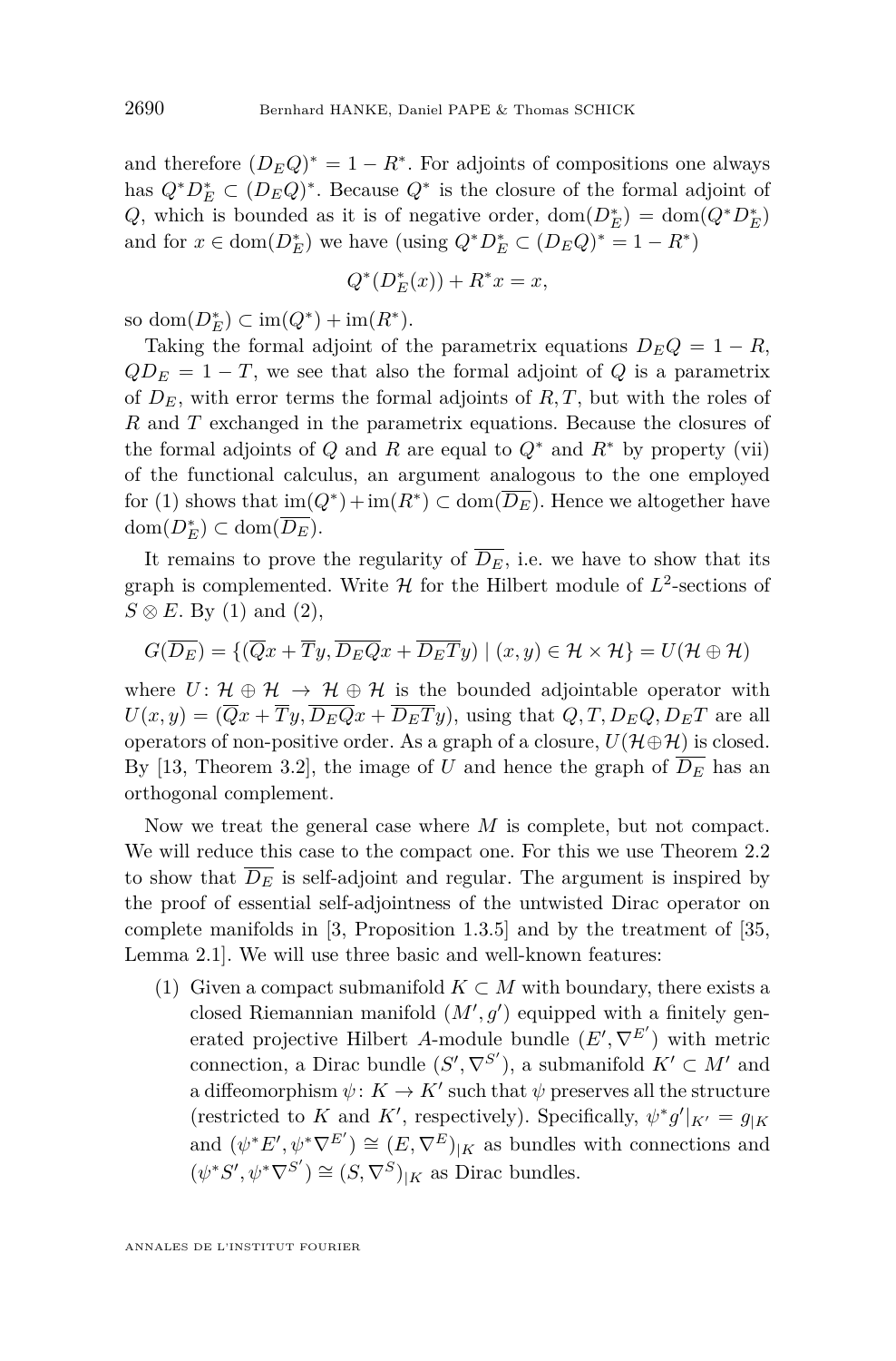- (2) Because *M* is complete, for each compact subset  $K \subset M$  and each  $\varepsilon > 0$  there is a smooth function  $\phi \colon M \to [0,1]$  with compact support such that  $\phi_{|K} = 1$  and such that  $\|\text{grad}(\phi)\|_{\infty} \leq \varepsilon$ .
- (3) For each smooth function  $\phi \colon M \to \mathbb{R}$  with compact support, the commutator of multiplication by  $\phi$  and  $D_E$  extends to a bounded operator on  $L^2(M, S \otimes E)$  with norm bounded by  $\Vert \text{grad}(\phi) \Vert_{\infty}$ . More precisely, the commutator is given by Clifford multiplication with  $grad(\phi)$ .

Let  $s \in \Gamma^\infty_{\mathrm{cpt}}(M, S \otimes E)$ . For given  $\varepsilon > 0$  choose a function  $\phi \colon M \to [0,1]$ with compact support which is identically equal to 1 on the support of *s* and with  $\| \text{grad}(\phi) \|_{\infty} \leq \varepsilon$ . Then choose a compact Riemannian manifold  $(M', g')$  and bundles  $(E', \nabla^{E'})$  as well as  $(S', \nabla^{S'})$  with an isometry  $\psi: K \to K'$  where *K* is a compact manifold with boundary containing the 1-neighborhood of the support of *φ*.

In the sequel functions and sections with support in  $K \subset M$  or the corresponding set  $K'$  in  $M'$  will be transported back and forth using this isometry without further comment. For example, we interchangeably think of  $\phi$  as a function on M' and *s* as a section of  $S' \otimes E'|_{M'}$ .

Because  $M'$  is compact the closure of the twisted Dirac operator  $D_{E'}$ on  $M'$  acting on sections of  $S' \otimes E'$  is already shown to be regular and self-adjoint. Hence by Theorem [2.2](#page-7-0) we can find an element  $x \in \text{dom}(\overline{D_{E'}})$ such that  $(\overline{D_{E'}} + i)x = s$ . We obtain

$$
\langle s, s \rangle = \langle (\overline{D_E} + i)x, (\overline{D_E} + i)x \rangle = \langle \overline{D_E}x, \overline{D_E}x \rangle + \langle x, x \rangle \geq \langle x, x \rangle \in A_+.
$$

Now  $\phi x$  is defined on *M* and belongs to dom( $\overline{D_E}$ ) by (3). Moreover,

$$
(\overline{D_E} + i)(\phi x) = (\overline{D_{E'}} + i)(\phi x) = [\overline{D_{E'}}, \phi]x + \phi(\overline{D_{E'}} + i)x.
$$

Here, now  $\phi(D_{E'}+i)x = \phi s = s$ . On the other hand,  $\|[D_{E'},\phi]\| \leq$  $\|\operatorname{grad}(\phi)\|_{\infty} \leq \varepsilon$  so that  $\|\overline{D_{E'}}, \phi\}x\| \leqslant \varepsilon \|x\| \leqslant \varepsilon \|s\|.$ 

It follows that *s* lies in the closure of the image of  $\overline{D_E} + i$  and therefore that  $\overline{D_E} + i$  has dense range as  $\Gamma_{\rm cpt}^{\infty}(M, S \otimes E)$  is dense in  $L^2(M, S \otimes E)$ . In the same way it is shown that  $\overline{D_E} - i$  has dense range. This implies the theorem by Theorem [2.2.](#page-7-0)

#### **3. Positive scalar curvature, partial vanishing, and coarse index**

We now introduce the coarse index of the Dirac operator  $D<sub>E</sub>$  on a complete spin manifold (*M, g*), twisted by a smooth Hilbert *A*-module bundle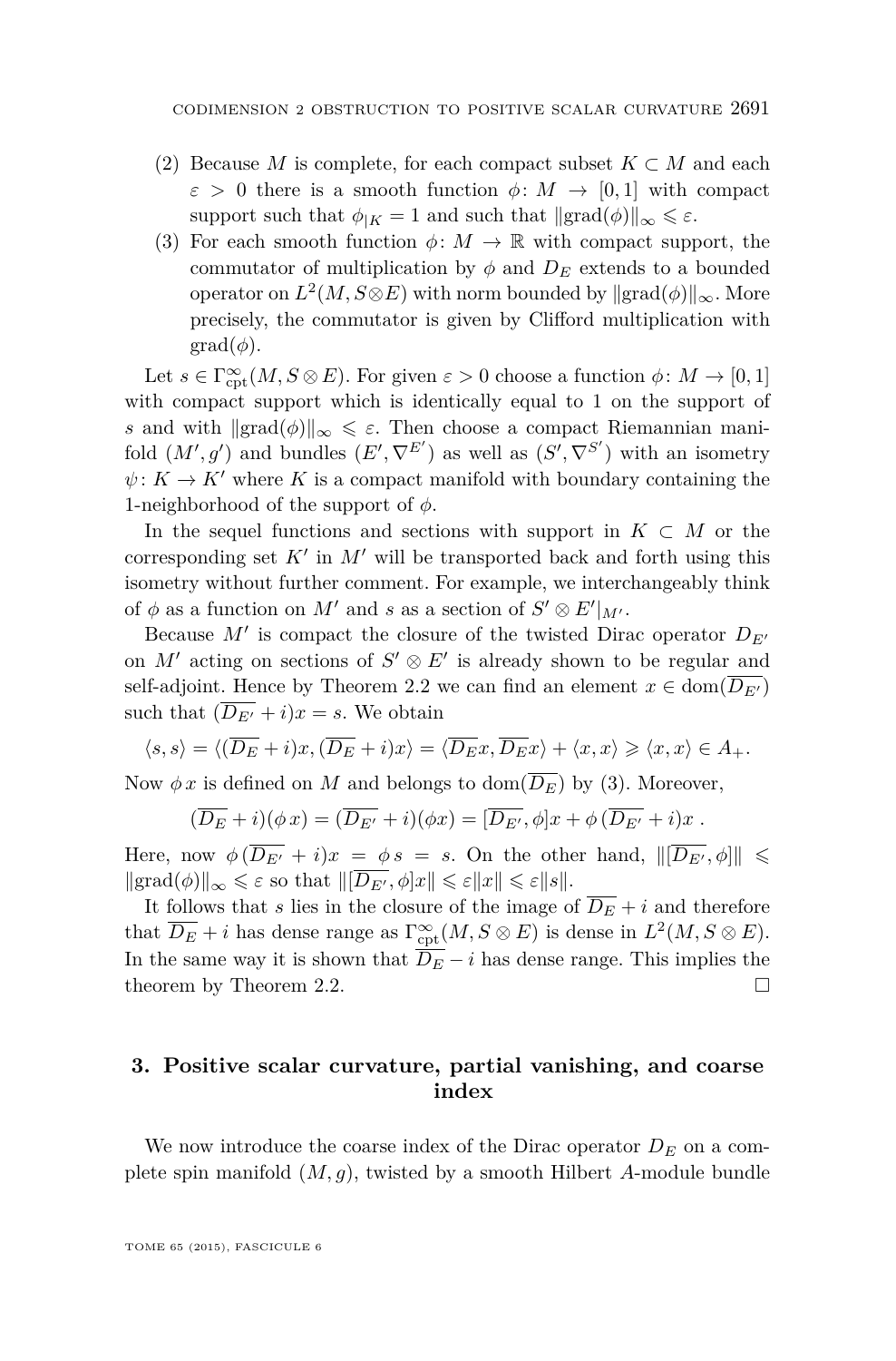<span id="page-12-0"></span>*E*, and prove the vanishing result Theorem [1.7.](#page-4-0) For simplicity we will use the notation  $D_E$  for the densely defined, self-adjoint and regular closure  $\overline{D_E}$  of  $D_E$ , see Theorem [2.3.](#page-8-0)

#### **3.1. The coarse index**

The construction of the index is based on the functional calculus for regular and self-adjoint operators on Hilbert *A*-modules from [\[13,](#page-28-0) Chapter 9 and 10] and [\[12,](#page-28-0) Section 3]. We will first recall this functional calculus in a form needed for our purpose.

THEOREM 3.1 (Continuous functional calculus). — Let  $C(\mathbb{R})$  be the ∗-algebra of continuous complex valued functions on R. Let *T* be a (possibly unbounded) regular, self adjoint operator on the Hilbert *A*-module H. Then there is a ∗-preserving linear map

$$
\pi_T\colon C(\mathbb{R})\to \mathcal{R}_A(\mathcal{H}),\ f\mapsto f(T)
$$

with values in the set of regular operators on  $H$ , which has the following properties.

- $\pi_T$  restricts to a *C*<sup>\*</sup>-algebra homomorphism  $\pi_T : C_b(\mathbb{R}) \to \mathcal{L}_A(\mathcal{H})$ on the set  $C_b(\mathbb{R})$  of bounded complex valued functions on  $\mathbb{R}$ .
- $-If |f| \leq |g|$ , then dom $(g(T)) \subset \text{dom}(f(T))$ .
- − (Strong continuity) If (*fn*)*n*∈<sup>N</sup> is a sequence in *C*(R) which is dominated by *F* ∈ *C*(ℝ), i.e.  $|f_n|$  ≤  $|F|$  for all *n*, and if  $f_n$  →  $f$  uniformly on compact subsets of  $\mathbb{R}$ , then  $\pi_T(f_n)x \to \pi_T(f)x$  for each  $x \in \text{dom}(F(T)).$
- $-\pi_T(\text{Id}) = T$ .
- $-I$  *f*  $f \in C_b(\mathbb{R})$  and  $F \in C(\mathbb{R})$  is defined by  $F(t) = t \cdot f(t)$ , then  $dom(T) \subset dom(F(T))$  and for all  $x \in dom(T)$  we have  $F(T)x =$  $Tf(T)x = f(T)Tx$ . If *F* is bounded, then  $\text{im}(f(T)) \subset \text{dom}(T)$ , and we have  $F(T) = Tf(T)$  as bounded operators on  $H$ .

Let  $(M, g)$  be a complete Riemannian spin manifold and  $(E, \nabla)$  a smooth Hilbert *A*-module bundle on *M* with metric connection and with finitely generated projective fibers. We will now define the coarse index  $ind(D_E)$ , following [\[20\]](#page-29-0). It is an element of  $K_*(C^*(M;A))$ , the *K*-theory of the coarse  $C^*$ -algebra  $C^*(M; A)$  of *M* with coefficients in *A*. This  $C^*$ -algebra was introduced in [\[8\]](#page-28-0) and its definition will be recalled shortly. The definition of  $\text{ind}(D_E)$  uses the functional calculus for self-adjoint (unbounded) Hilbert *A*-module operators in Theorem 3.1.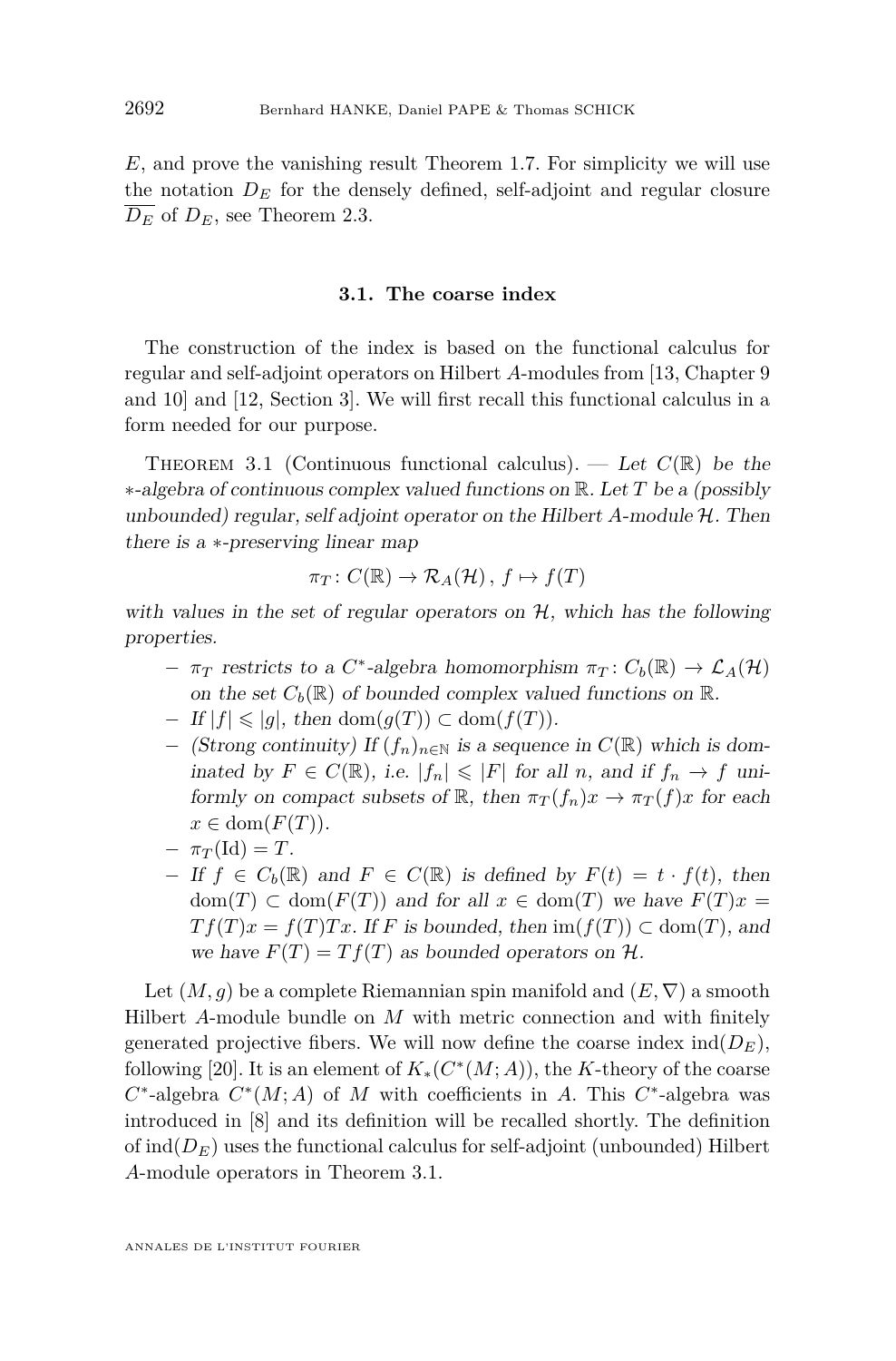<span id="page-13-0"></span>We will work with the Hilbert *A*-module  $\mathcal{H} := L^2(M, S \otimes E)$ , on which  $C_0(M)$ , the  $C^*$ -algebra of all complex valued continuous functions on  $M$ vanishing at infinity, acts by pointwise multiplication. The corresponding representation is denoted  $\rho: C_0(M) \to \mathcal{L}_A(H)$ . The following definition generalizes the corresponding notions from [\[20,](#page-29-0) Chapter 3] to the Hilbert *A*-module H.

DEFINITION 3.2. — Let  $T \in \mathcal{L}_A(\mathcal{H})$ .

- $-I$  is locally compact if  $T \circ \rho(f)$  and  $\rho(f) \circ T$  are *A*-compact operators for all  $f \in C_0(M)$ .
- − *T* is called pseudolocal if the commutator [*T, ρ*(*f*)] is *A*-compact for any  $f \in C_0(M)$ .
- $-T$  has finite propagation if there exists  $R > 0$  such that  $\rho(f) \circ T \circ \rho(g)$ vanishes for all  $f, g \in C_0(M)$  with  $d(\text{supp}(f), \text{supp}(g)) \ge R$ . In this case we say that *T* has propagation bounded by *R*.
- The Roe C<sup>\*</sup>-algebra associated with *ρ* is the sub-C<sup>\*</sup>-algebra of  $\mathcal{L}_A^*(\mathcal{H})$  generated by all locally compact operators with finite propagation. It will be denoted by  $C^*(M;A)$ .
- $−$  If *X*  $\subset$  *M* is closed, we define  $C^*(X \subset M; A)$  as the closed ideal of  $C^*(M;A)$  generated by locally compact operators  $T$  of finite propagation which are supported near *X*, i.e. such that there is  $R > 0$  with  $T \rho(f) = 0$  and  $\rho(f)T = 0$  for all  $f \in C_0(M)$  with  $d(\text{supp}(f), X) \ge R$ .

Remark 3.3. — We suppress the dependence on the bundle  $S \otimes E$  in the notation  $C^*(M; A)$ . This is justified by the following functoriality results [\[8,](#page-28-0) Lemma 5.4, Proposition 5.5].

For any Lipschitz map  $f: M \to N$  and Hilbert *A*-module bundles  $E \to$  $M, F \to N$  so that the fibers of  $F \to N$  are large enough - adding a trivial bundle will always suffice if *M* has positive dimension - there are canonical  $C^*$ -algebra homomorphisms  $f_*: C^*(M; A) \to C^*(N; A)$ , obtained by conjugation with an isometry between the Hilbert *A*-modules of sections of these bundles. The induced map on K-theory is functorial in *f*. For  $f = id_M : M \to M$  we can arrange that  $f_*$  is an isomorphism, if the fibers of  $E \to M$  and  $F \to N$  are large enough.

PROPOSITION  $3.4.$  — Using the functional calculus of Subsection [3.1](#page-12-0) we define the wave operator group  $\{\exp(isD_E)\}_{s\in\mathbb{R}}$  which consists of unitary operators. It satisfies the wave equation: for  $u \in \text{dom}(D_E)$ ,

$$
\frac{d}{ds}\exp(isD_E)u=iD_E\exp(isD_E)u.
$$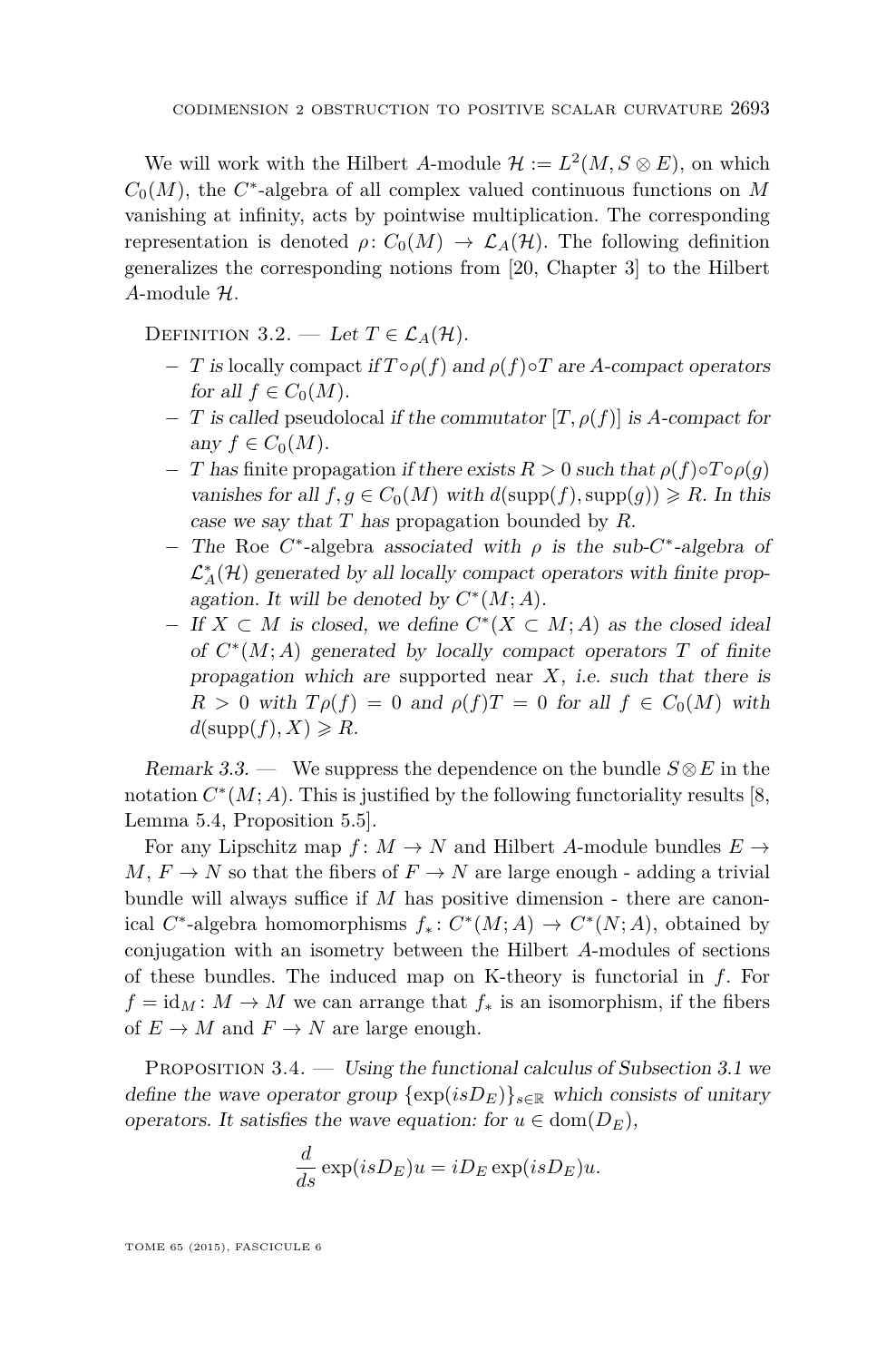<span id="page-14-0"></span>Moreover, each  $\exp(isD_E)$  is a finite propagation operator with propagation |*s*|.

Proof. — Because the function  $t \to \exp(ist)$  is bounded on R, the operators  $\exp(isD_E)$  are bounded adjointable and unitary by the properties of the functional calculus Theorem [3.1.](#page-12-0)

For fixed  $s \in \mathbb{R}$ ,  $(\exp(i(s+h)t) - \exp(ist))/h$  converges to  $it \exp(ist)$ uniformly for  $t \in [-R, R]$  for each R and with a uniform bound of the difference quotients by  $|1 + t|$ . The claim about the wave equation then follows from the strong continuity property in Theorem [3.1.](#page-12-0)

The unit propagation property is a standard fact which follows from a priori energy estimates. The proof given in [\[9,](#page-28-0) Proposition 10.3.1] only uses properties of the wave equation, some elementary properties of the functional calculus and the fact that, for a smooth function  $q: M \to \mathbb{R}$ , the commutator  $[D_E, \rho(q)]$  is equal to Clifford multiplication with the gradient of *g*. It therefore generalizes immediately from the case of operators on Hilbert spaces treated in [\[9,](#page-28-0) Proposition 10.3.1] to the unbounded operator  $D_E$  on the Hilbert *A*-module  $H$ .

DEFINITION 3.5. — An odd function  $\chi \in C(\mathbb{R})$  is called normalizing function if  $\chi(t) \to \pm 1$  as  $t \to \pm \infty$ .

LEMMA  $3.6.$  – For the functional calculus of the regular self-adjoint operator  $D<sub>E</sub>$  the following assertions hold.

a) For any  $\varphi \in C^{\infty}(\mathbb{R}) \cap L^{1}(\mathbb{R})$  with  $\hat{\varphi} \in C^{\infty}_{\mathrm{cpt}}(\mathbb{R})$ , one has

$$
\varphi(D_E)u = \frac{1}{2\pi} \int_{\mathbb{R}} \hat{\varphi}(s) \, \exp(isD_E)u \, ds
$$

for all compactly supported smooth sections  $u \in \Gamma_{\mathrm{cpt}}^{\infty}(M, S \otimes E)$ . Further, the operator  $\varphi(D_E)$  is locally compact and of finite propagation.

- b) For arbitrary  $\varphi \in C_0(M)$  we have  $\varphi(D_E) \in C^*(M; A)$ .
- c) If  $\chi \in C_b(\mathbb{R})$  is a normalizing function then  $\chi(D_F)$  is a norm limit of bounded, self-adjoint finite propagation operators.

Proof. — For a) we first assume that  $\text{supp}(\hat{\varphi}) \subset [-R, R]$  for  $R > 0$ . By Theorem [3.1](#page-12-0) the compactly supported integrand is continuous and the integral is defined as a limit of Riemann sums. Moreover we have  $\varphi(t)$  =  $\frac{1}{2\pi} \int_{\mathbb{R}} \hat{\varphi}(s) \exp(ist) \, ds$ , again as a limit of Riemann sums (and uniformly for  $t$  in compact subsets of  $\mathbb{R}$ ), by the Fourier inversion theorem. The equation in a) now follows from the continuity statement in Theorem [3.1.](#page-12-0)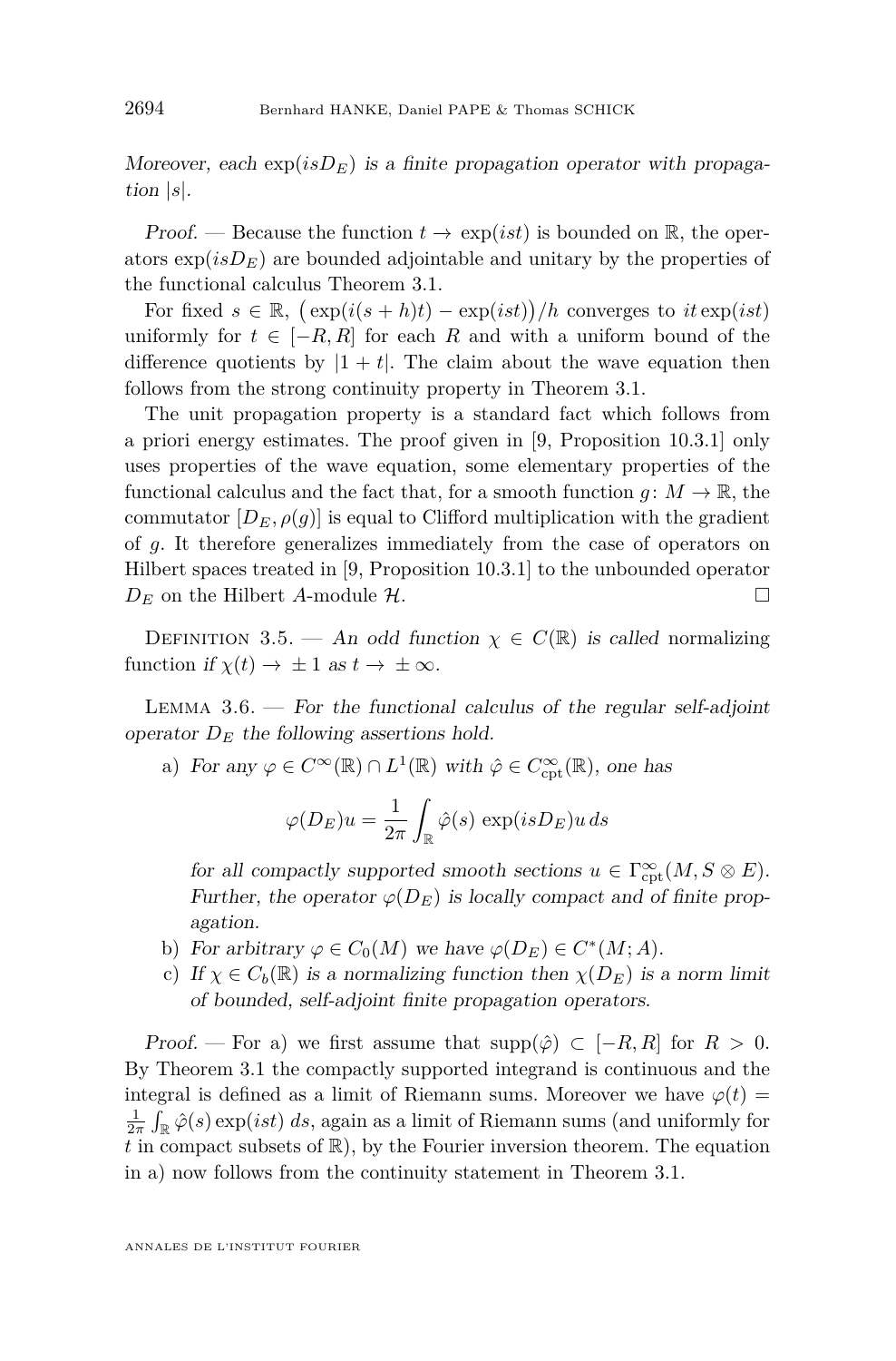That  $\varphi(D)$  has finite propagation is an immediate consequence of the integral representation of this operator, since the wave operators  $\exp(isD_E))$ have finite propagation |*s*|.

To prove local compactness of  $\varphi(D_E)$ , let *f* be a compactly supported smooth function on *M*. Note that the propagation of  $\varphi(D_E)$  is bounded by *R*. Let *g* be a compactly supported smooth function which is identically equal to 1 on the *R*-neighborhood of the support of *f*. Then  $\varphi(D_F)\rho(f)$  =  $\rho(g)\varphi(D_E)\rho(f)$  and  $\rho(f)\varphi(D_E) = \rho(f)\varphi(D_E)\rho(g)$ .

Next, as in Subsection [2.1,](#page-7-0) when reducing from complete to compact manifolds, we can find an isometry of a suitable neighborhood of  $\text{supp}(q)$ with target a suitable subset of a compact manifold  $M_1$ , covered by an isometry of  $E$  to a Hilbert  $A$ -module bundle  $E_1$  on  $M_1$ , when both bundles are restricted to the respective subsets of *M* and *M*1.

This induces an isometry which conjugates  $\rho(q)\varphi(D_E)\varphi(f)$  to the corresponding operator  $\rho(g_1)\varphi(D_{E_1})\rho(f_1)$  on  $M_1$ . This assertion uses the integral representation and the fact that the family  $\exp(isD_E)u$  on M is conjugated to the corresponding family  $\exp(isD_{E_1})u_1$  on  $M_1$  as long as supp $(u) \subset \text{supp}(f)$  and  $|s| \le R$ . Here we observe that the latter is the unique solution of the wave equation for a given initial function  $u$ , which follows immediately from the a priori energy estimates for the wave operator mentioned in the proof of Proposition [3.4.](#page-13-0)

Now we use the parametrix  $Q_1$  for  $D_{E_1}$  of order  $-1$  with remainder  $R_1$ of order  $-\infty$  such that  $D_{E_1}Q_1 = 1 - R_1$ . Composing with the bounded operator  $\varphi(D_E)$  from the left leads to the equation

$$
\varphi(D_{E_1}) = (\varphi(D_{E_1})D_{E_1}) \circ Q_1 + \varphi(D_{E_1}) \circ R_1.
$$

Here  $\varphi(D_{E_1})D_{E_1}$  which is defined a priori only on  $dom(D_{E_1})$ , can be extended to a bounded operator on  $\mathcal{H}$ , as  $t \mapsto t\varphi(t)$  is bounded, and  $Q_1, R_1$  are *A*-compact because they are of negative order in the pseudodifferential calculus on *M*1. Consequently, since the *A*-compact operators are an ideal in the bounded operators also  $\rho(g_1)\varphi(D_{E_1})\rho(f_1)$  and its conjugate  $\rho(g)\varphi(D_E)\rho(f)$  are *A*-compact. The same argument implies that  $\rho(f)\varphi(D_E)\rho(g)$  is *A*-compact.

The claim about arbitrary  $\varphi \in C_0(M)$  follows from the usual density argument.

We now prove c). The function  $f(x) = \frac{x}{\sqrt{1+x^2}}$  is a normalizing function, any other such function  $\chi$  satisfies  $\chi - f \in C_0(\mathbb{R})$ . Because of b) it suffices to prove the statement for *f*. Now,  $f(x) = xg(x)$  with  $g(x) = (1 + x^2)^{-1/2}$ . We construct a sequence of bounded continuous functions  $g_n$  such that the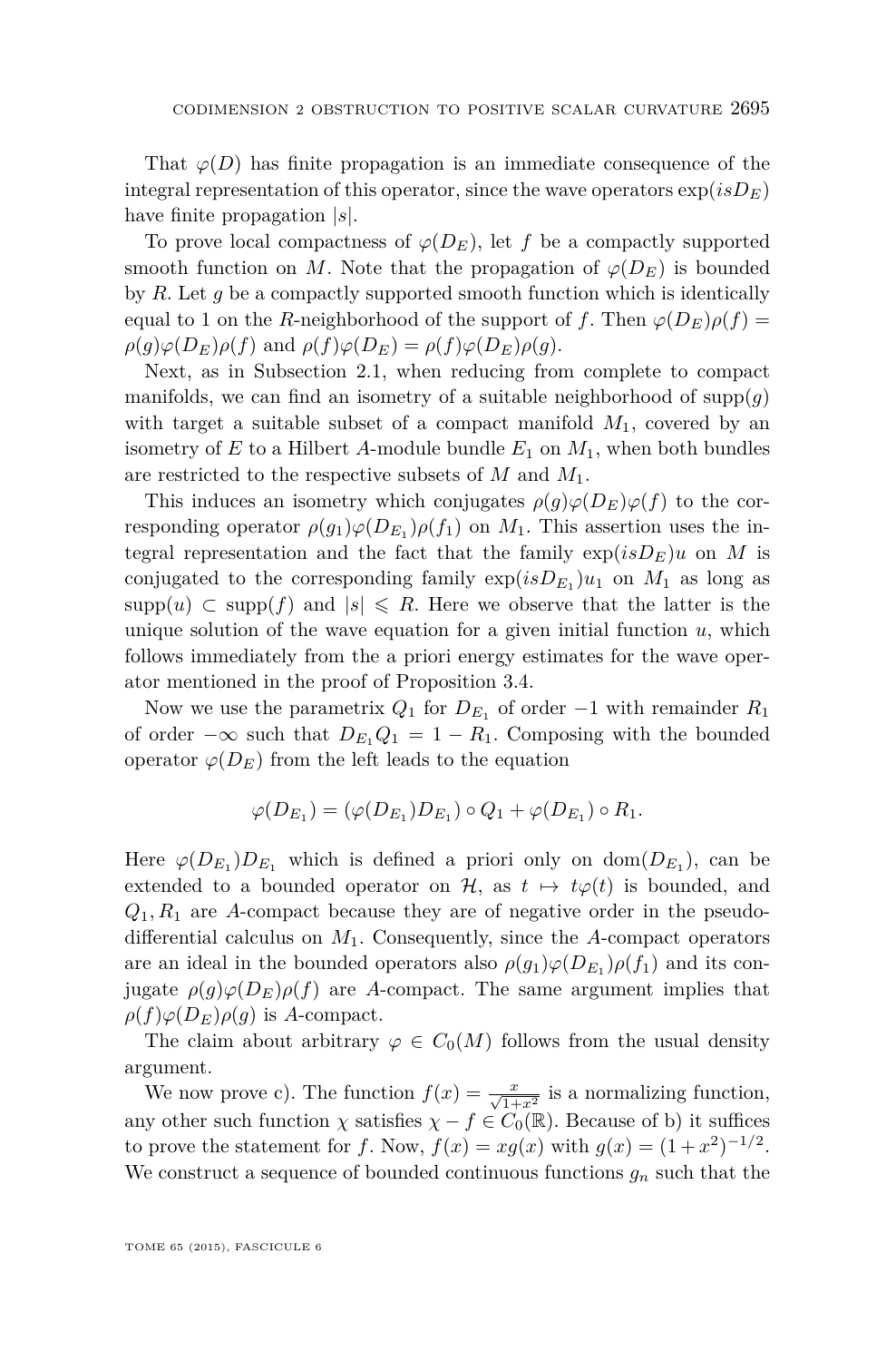functions  $x \mapsto xg_n(x)$  are also bounded and

- (1)  $\lim_{n\to\infty}||xg_n(x) xg(x)||_{\infty} = 0.$
- (2)  $g_n$  has a smooth Fourier transform with compact support.

Then the sequence of bounded operators  $D_E g_n(D_E)$  converges by the functional calculus in norm to  $D_{E}g(D_{E}) = f(D_{E})$ . Moreover,  $g_{n}(D_{E})$  has finite propagation exactly by the same Fourier inversion argument which showed that  $\varphi(D_E)$  has finite propagation. As  $D_E$  itself has propagation 0, the composition  $D_E g_n(D_E)$  also has finite propagation. Hence assertion c) holds with *χ* replaced by *f*.

To construct  $g_n$ , consider first the Fourier transform  $\hat{g}(\xi)$ . This is, up to a constant, the modified Bessel function  $K_0(|\xi|)$  of the second kind [\[1,](#page-28-0) p. 376]. The following Lemma 3.7 shows that this function is square integrable, smooth outside 0 and of Schwartz type as  $\xi \to \pm \infty$ , meaning that  $\lim_{|\xi| \to \infty} |\xi^k \frac{d^l \hat{g}}{d\xi^l}(\xi)| = 0$  for all *k, l.* Choose smooth cutoff functions  $\phi_n \colon \mathbb{R} \to [0,1]$  with  $\|\phi_n^{(k)}\|_{\infty} \leq 1$  for  $k = 0,1$  and such that  $\phi_n(\xi) = 1$  for  $|\xi| \leq n$ . Set  $\hat{q}_n = \phi_n \hat{q}$  and let  $q_n$  be the Fourier transform of  $\hat{q}_n$ . Being equal to the convolution of the  $L^2$ -function  $g$  and the Schwartz function  $\hat{\phi}_n$ the function  $g_n$  is bounded and continuous. We obtain

$$
|x(g(x) - g_n(x))| \leq \int_{\mathbb{R}} |(\hat{g} - \hat{g}_n)'(\xi)| d\xi \leq \int_{|\xi| \geq n} |(\hat{g}(1 - \phi_n))'(\xi)| d\xi \xrightarrow{n \to \infty} 0
$$

as  $\hat{g}(\xi)$  is rapidly decreasing for  $|\xi| \to \infty$ . Furthermore, the last inequality also shows that  $x \mapsto xg_n$  is bounded for all *n*.

LEMMA 3.7. — Set  $g(x) = \frac{1}{\sqrt{1+x^2}}$ . Then  $g \in L^2(\mathbb{R})$  and its Fourier transform  $\hat{g}$  has the following properties:

- (1) For each  $k > 0$  and each  $0 \leq l < k$  the function  $\frac{d^l}{d\xi^l}(\xi^k \hat{g}(\xi))$  belongs to  $L^2(\mathbb{R})$ .
- (2) The restriction of  $\hat{g}$  to  $\mathbb{R} \setminus \{0\}$  is smooth
- (3) The restriction of  $\xi^k \frac{d^l}{d\xi^l} \hat{g}$  to  $\mathbb{R} \setminus (-1,1)$  is bounded for each  $k, l \in \mathbb{N}$ .

Proof. — An explicit calculation shows that  $x^l \frac{d^k}{dx^k} g(x)$  belongs to  $L^2(\mathbb{R})$ for  $l < k$  and to  $L^1(\mathbb{R})$  for  $l < k+1$ .

For the Fourier transforms, we therefore get that  $\frac{d^l}{d\epsilon}$  $\frac{d^{\iota}}{d\xi^{\iota}}\left(\xi^k\hat{g}\right)$  belongs to  $L^2(\mathbb{R})$  for  $l \leq k$  and to  $L^{\infty}(\mathbb{R})$  for  $l \leq k+1$ . The Sobolev embedding theorem then implies that  $\xi^k \hat{g}(\xi)$  belongs to  $C^{k-1}(\mathbb{R})$ . As  $\xi^k$  is smooth and invertible outside the origin, this implies that  $\hat{g}$  is smooth on  $\mathbb{R} \setminus \{0\}$ . Calculating  $\frac{d^l}{d\xi^l}(\xi^k \hat{g})$  with the product rule, by induction on *l* we establish that the restriction of  $\xi^k \frac{d^l}{d\xi^l} \hat{g}$  to  $\mathbb{R} \setminus (-1,1)$  is bounded for each  $k, l$ .  $\Box$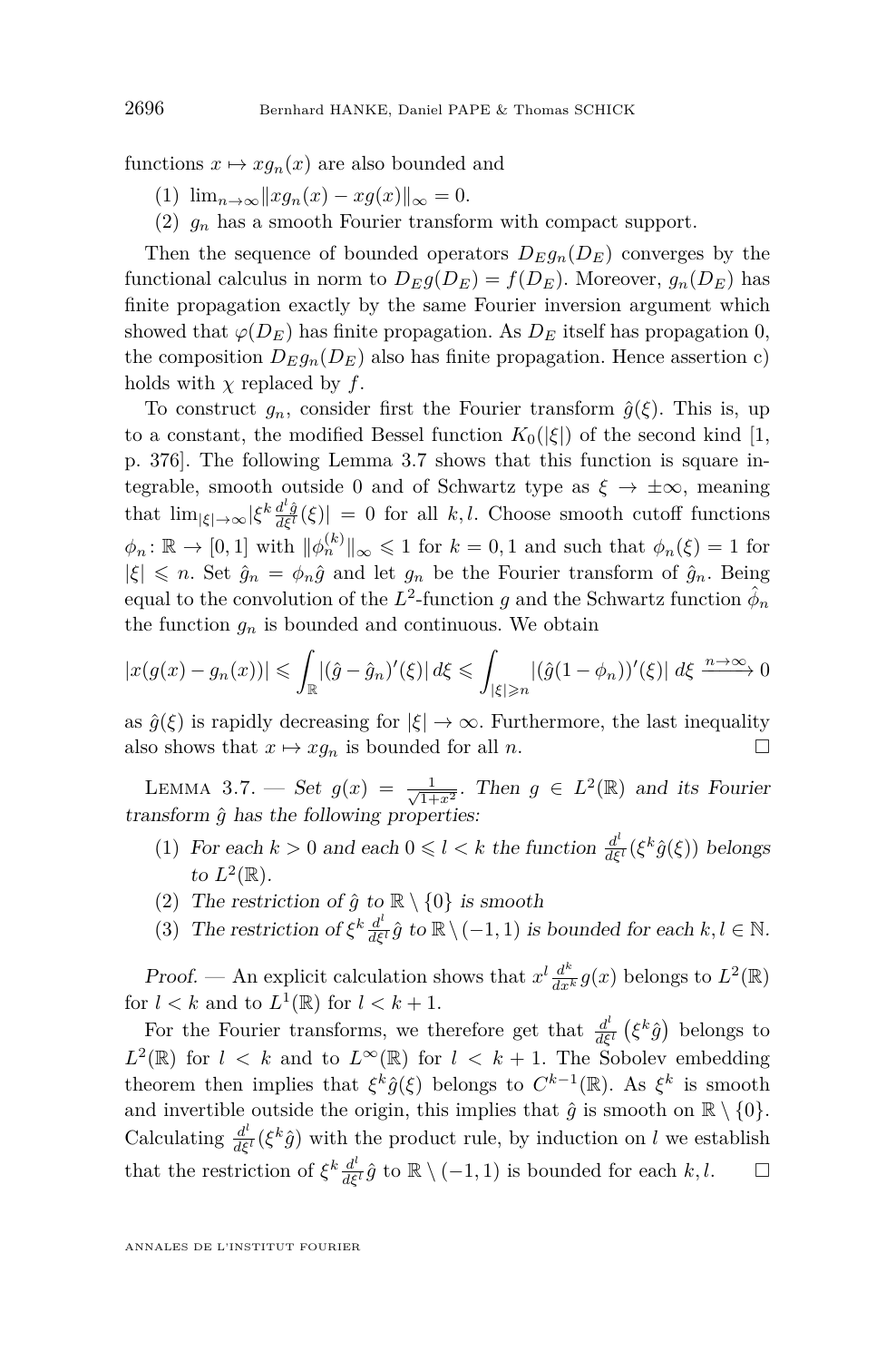*.*

<span id="page-17-0"></span>Let  $\mathcal M$  be the sub- $C^*$ -algebra of  $\mathcal L_A(\mathcal H)$  generated by all operators with finite propagation. Then  $C^*(M; A) \subset \mathcal{M}$  is a  $C^*$ -ideal (for the ideal property use an argument similar to the third paragraph in the proof of Lemma [3.6\)](#page-14-0). Consider the associated six-term exact sequence

$$
(3.1) \quad\n\begin{array}{ccc}\nK_0(C^*(M;A)) & \xrightarrow{\qquad} & K_0(\mathcal{M}) \xrightarrow{\qquad} & K_0(\mathcal{M}/C^*(M;A)) \\
\downarrow^{a_1} & & \downarrow^{b_0} \\
K_1(\mathcal{M}/C^*(M;A)) & \xleftarrow{\qquad} & K_1(C^*(M;A))\n\end{array}
$$

DEFINITION 3.8. — If  $\dim(M)$  is odd,  $\frac{1+\chi(D_E)}{2}$  belongs to M and is a projection modulo  $C^*(M; A)$ , as  $\chi(D_E)^2 - I \in C^*(M; A)$ . The coarse index  $ind(D<sub>E</sub>)$  is then defined as

$$
ind(D_E) := \partial_0[\frac{1}{2}(1 + \chi(D_E))] \in K_1(C^*(M; A)).
$$

If dim(*M*) is even, the decomposition of the spinor bundle  $S \to M$  in even and odd parts induces a decomposition  $L^2(M, S \otimes E) = \mathcal{H}_0 \oplus \mathcal{H}_1$  for which

$$
D_E = \begin{bmatrix} 0 & D_1 \\ D_0 & 0 \end{bmatrix}.
$$

Then  $U^*\chi(D_E)$ <sup>0</sup> belongs to M, where  $U: \mathcal{H}_0 \to \mathcal{H}_1$  is a unitary embed- $\dim S^{(1)}$ .  $\mathrm{id}_M$ , and  $U^*\chi(D_E)$  is unitary modulo  $C^*(M;A)$  as  $\chi^2(D_E) - I \in$  $C^*(M; A)$ , i.e.  $U^*\chi(D_E)$ <sup>0</sup> represents an element in  $K_1(\mathcal{M}/C^*(M; A))$ .

Then the coarse index  $ind(D_E)$  is defined as

$$
ind(D_E) := \partial_1[U^*\chi(D_E)_0] \in K_0(C^*(M; A)).
$$

#### **3.2. The vanishing theorem**

The following vanishing theorem generalizes an analogous result from [\[20,](#page-29-0) Proposition 3.11 and the following Remark], [\[19\]](#page-29-0) and [\[34,](#page-29-0) Proposition 4] for the spin Dirac operator to the case of the spin Dirac operator twisted with a flat Hilbert *A*-module bundle.

Definition 3.9. — Let *M* be a complete Riemannian manifold and *A* a unital  $C^*$ -algebra. A closed subset  $X \subset M$  is called coarsely A-negligible if the inclusion induces the zero homomorphism  $0 = i_* : K_*(C^*(X \subset$  $M$ ; *A*))  $\to K_*(C^*(M; A)).$ 

 $(1)$  See [\[10,](#page-28-0) p. 91 f] for the definition and a proof for the existence of such an isometry. This notion is used for the functoriality of Remark [3.3](#page-13-0)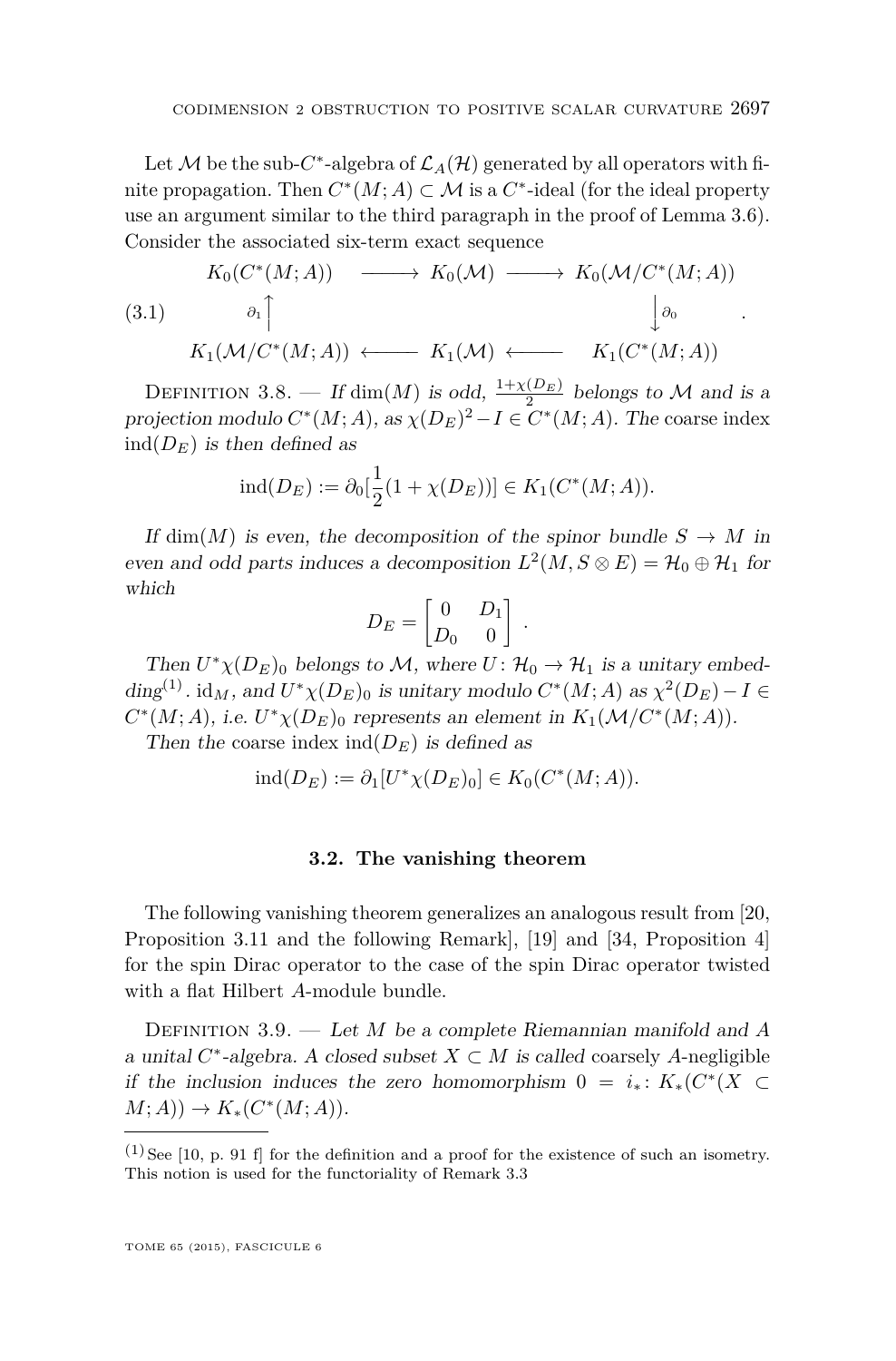<span id="page-18-0"></span>Note that, by functoriality, every closed subset of a coarsely *A*-negligible set is itself coarsely *A*-negligible. Secondly, note that, by definition,  $C^*(U_R(X) \subset M; A) = C^*(X \subset M; A)$  for any closed *R*-neighborhood  $U_R(X)$  of  $X$ .

PROPOSITION 3.10. — If *M* is a complete connected non-compact Riemannian manifold then every compact subset  $K \subset M$  is coarsely Anegligible for any *A*.

Proof. — Choose an isometric embedding  $\gamma: \mathbb{R}_+ \to M$ . This is possible because *M* is complete, connected and non-compact, see [\[2,](#page-28-0) p. 92]. Then, because a compact set has finite diameter,  $K \subset U_R(\gamma(\mathbb{R}_+))$  for R sufficiently large.

It remains to show that  $K_*(C^*(\gamma(\mathbb{R}_+) \subset M; A)) = 0$ , so that  $\gamma(\mathbb{R}_+)$  is *A*negligible. This follows from  $K_*(C^*(\gamma(\mathbb{R}_+) \subset M; A)) \cong K_*(\mathbb{R}_+; A)$  by [\[28,](#page-29-0) Proposition 2.9] and  $K_*(\mathbb{R}_+; A) = 0$  by an Eilenberg swindle argument as carried out in [\[20,](#page-29-0) Proposition 9.4]. Compare [\[28,](#page-29-0) Proposition 2.6] for the generalization to Hilbert *A*-module coefficients.

THEOREM  $3.11.$  — Let  $(M, g)$  be a complete Riemannian spin manifold with uniformly positive scalar curvature outside of an *A*-negligible set *X*. Let  $E \to M$  be a smooth finitely generated projective Hilbert *A*module bundle equipped with a flat metric connection. Then the coarse index ind( $D_E$ )  $\in K_*(C^*(M; A))$  of the twisted Dirac operator of  $(M, g)$ vanishes.

In particular, if *M* is non-compact connected and has uniformly positive scalar curvature outside a compact set, then  $ind(D_E) = 0$  for any flat Hilbert *A*-module bundle *E* as above.

 $Proof.$  — We use the notation from diagram  $(3.1)$  and consider the following commutative diagram:

$$
\begin{array}{ccccccc}\n0 & \longrightarrow & C^*(M; A) & \longrightarrow & \mathcal{M} & \longrightarrow & \mathcal{M}/C^*(M; A) & \longrightarrow & 0 \\
(3.2) & & & & & & & \\
0 & \longrightarrow & C^*(X \subset M; A) & \longrightarrow & \mathcal{M} & \longrightarrow & \mathcal{M}/C^*(X \subset M; A) & \longrightarrow & 0\n\end{array}
$$

In Proposition [3.15](#page-20-0) below we will construct a normalizing function  $\chi$ for which  $\chi(D_E)^2$  equals *I* modulo  $C^*(X \subset M; A)$ . This implies that  $[\frac{1}{2}(1+\chi(D_E))]$  lifts to  $K_0(C^*(X\subset M;A))$  (if  $\dim M$  is odd) and  $[U^*\chi(D_E)_0]$ lifts to  $K_1(C^*(X \subset M; A))$  (if dim *M* is even).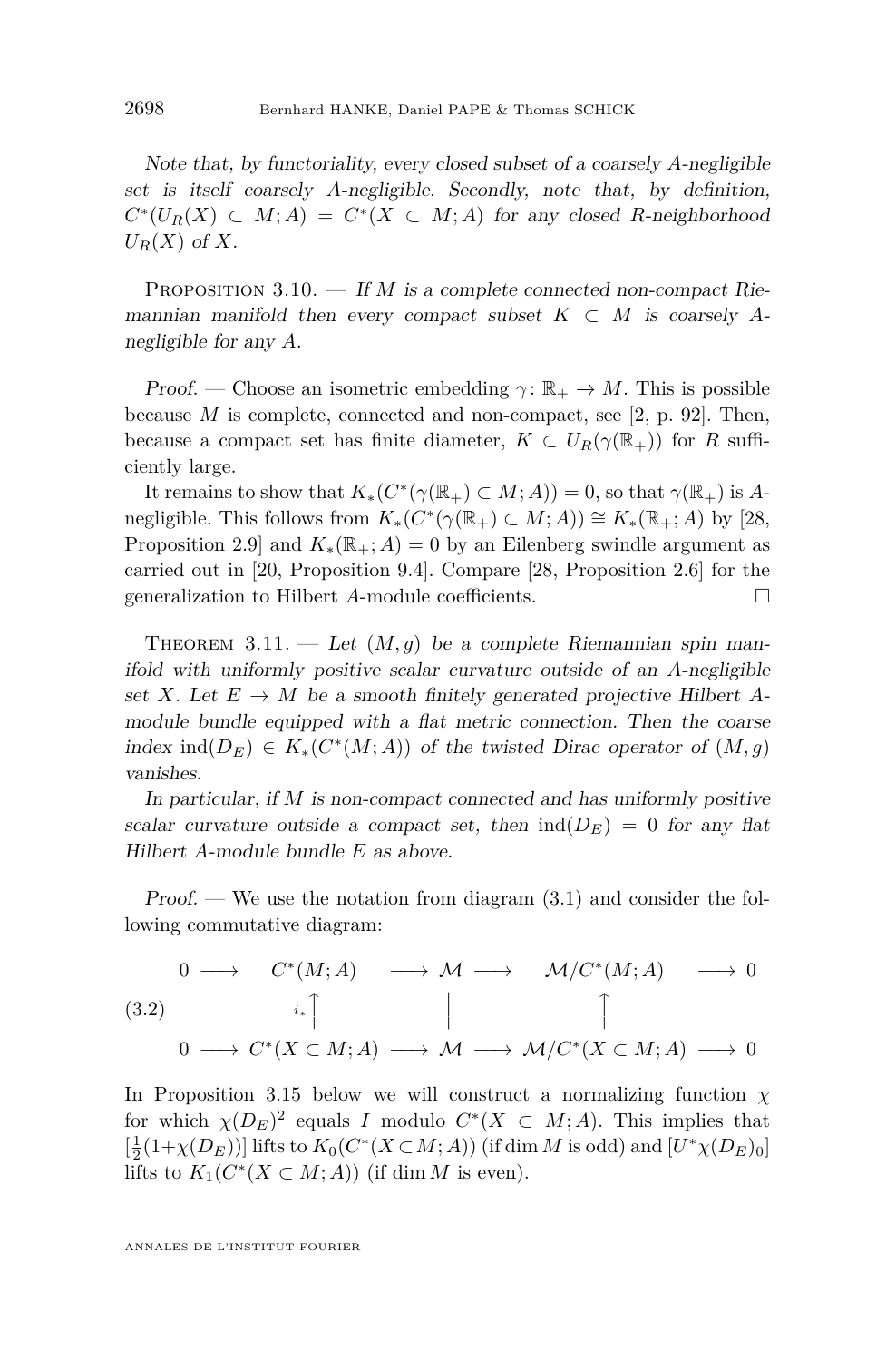<span id="page-19-0"></span>Using the commutativity of

$$
K_{*+1}(\mathcal{M}/C^*(X \subset M; A)) \xrightarrow{\partial_{*+1}} K_*(C^*(X \subset M; A))
$$
  

$$
\downarrow i_* \qquad \qquad \downarrow i_*=0
$$
  

$$
K_{*+1}(\mathcal{M}/C^*(M; A)) \xrightarrow{\partial_{*+1}} K_*(C^*(M; A))
$$

in the six-term exact sequence, we obtain the desired result by the *A*negligibility of *X*.

To prove that  $I - \chi(D_E)^2 \in C^*(X \subset M; A)$  for a suitable  $\chi$ , we use the following criterion.

LEMMA 3.12. — An operator  $T \in C^*(M; A)$  belongs to  $C^*(X \subset M; A)$ for a closed subset *X* if and only if for each  $\varepsilon > 0$  there is  $R > 0$  such that for each  $u \in L^2(M, S \otimes E)$  with support outside the *R*-neighborhood  $U_R(X)$  we have

(3.3) k*T u*k 6 *ε* k*u*k*.*

Proof. — If *T* is a norm limit of operators which are supported in *R*neighborhoods of *X*, the inequality (3.3) obviously holds.

Conversely, write  $T = \lim T_n$  with operators  $T_n$  which are locally compact and of finite propagation. Using the estimate, we have to modify the the operators  $T_n$  such that they are in addition supported in a bounded neighborhood of *X*. For this we choose cutoff functions  $\phi_n: M \to [0,1]$ which are supported in  $U_{2n}(X)$  and which are identically equal to 1 in  $U_n(X)$ . Then  $T_n \rho(\phi_n)$  are still locally compact, of some finite propagation *P<sub>n</sub>*, and, in addition, supported in  $U_{2n+P_n}(X)$ , i.e.  $(T_n \rho(\phi_n))\rho(f) = 0$ , if  $supp(f) \cap U_{2n+P_n}(X) = \emptyset.$ 

We only have to show that  $T_n$  and  $T_n \rho(\phi_n)$  are close in operator norm if *n* is sufficiently large. For  $\varepsilon > 0$  choose *R* as in the assumption and  $n > R$ . Then

$$
\|(T_n-T_n\rho(\phi_n))u\|=\|T_n(1-\rho(\phi_n))u\|\leqslant \varepsilon \|(1-\rho(\phi_n))u\|\leqslant \varepsilon \|u\|,
$$

for each  $u \in L^2(M, S \otimes E)$ , as  $(1 - \rho(\phi_n))u$  has support outside the *R*neighborhood of *X*. Therefore  $||T_n - T_n \rho(\phi_n)|| \leq \varepsilon$ .

Before we can prove the required Proposition [3.15,](#page-20-0) we need two further preparatory lemmas. The first is a standard property of the Fourier transform, its proof is left to the reader.

LEMMA 3.13. — Let  $f \in C_{\text{cpt}}^{\infty}(\mathbb{R})$ . Then for each  $\delta > 0$  there exists a smooth  $L^1$ -function  $f_\delta$  with compactly supported Fourier transform and such that for all  $x \in \mathbb{R}$  and for  $j = 0, 1, 2$  we have  $|x^{j}(f(x) - f_{\delta}(x))| \leq \delta$ .

TOME 65 (2015), FASCICULE 6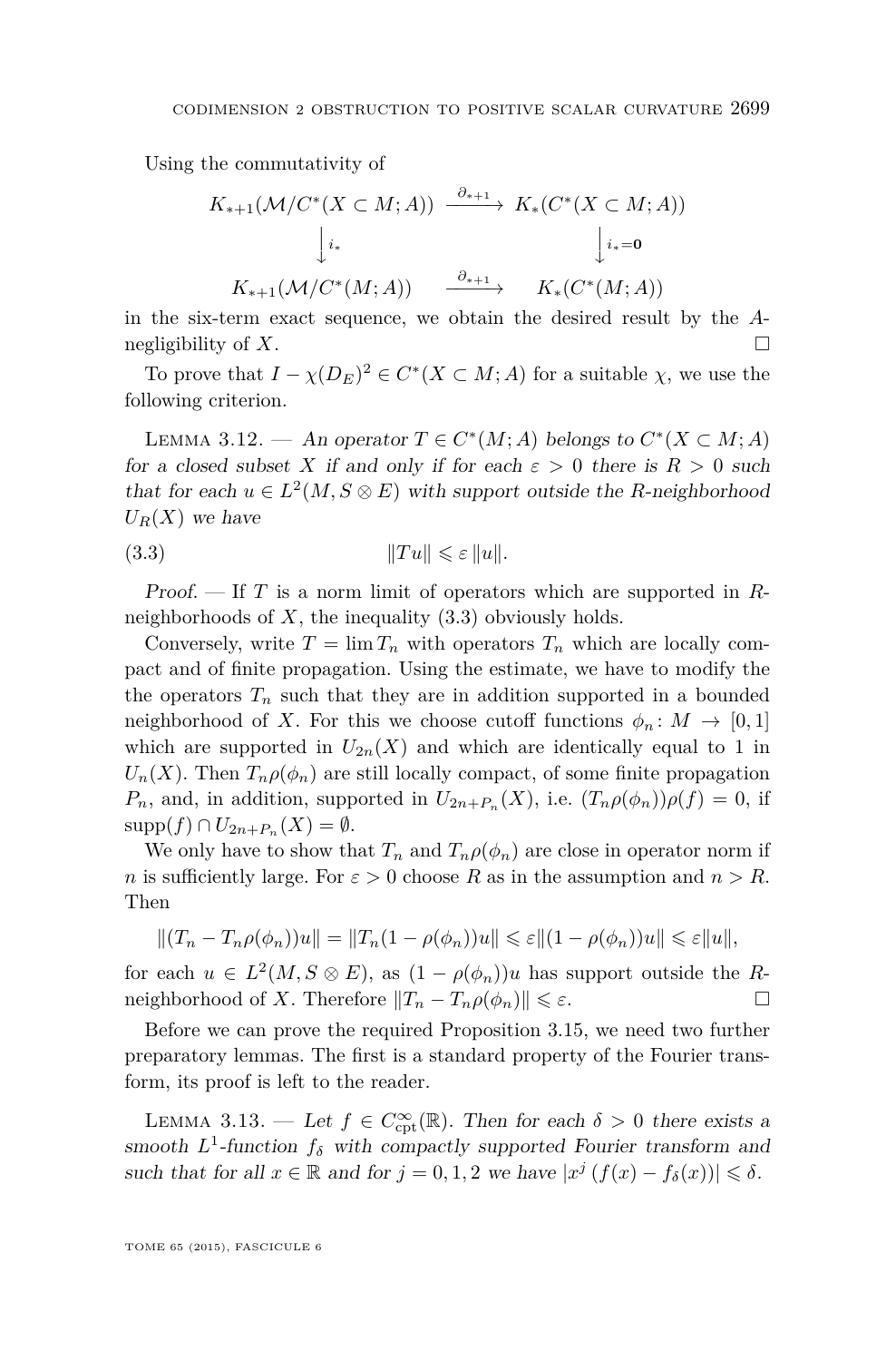<span id="page-20-0"></span>LEMMA 3.14. — Let  $f \in C_{\text{cpt}}^{\infty}(\mathbb{R})$  with  $f \geq 0$ . Then for each  $\varepsilon > 0$ there exists a decomposition  $f = f_{\varepsilon} + g_{\varepsilon}$  and  $S(\varepsilon) > 0$  with the following properties:

(1)  $f_{\varepsilon} = F_{\varepsilon}^2$  with  $F_{\varepsilon}$  a smooth  $L^1$ -function and  $\text{supp}(\hat{F}_{\varepsilon}) \subset [-S(\varepsilon), S(\varepsilon)].$ (2)  $\sup\{|x^j g_\varepsilon(x)|; x \in \mathbb{R}\} \leq \varepsilon$  for each  $j = 0, 1, 2$ .

Proof. — Set  $F := f^{1/2}$ , choose  $A > 0$  with supp $(F) \subset [-A, A]$ . Let  $\varepsilon > 0$ . Approximate *F* by  $H \in C^{\infty}(\mathbb{R})$  with  $||F - H|| \leq \frac{\varepsilon}{(A+1)^2 \cdot 4(||F||+1)}$ , supp $(H) \subset [-A-1, A+1]$  and  $||H|| \le ||F|| + 1$ . Here and in the remainder of the proof we use the maximum norm on  $C_{\text{cpt}}^{\infty}(\mathbb{R})$ .

Choose  $\delta \leq \frac{\varepsilon}{4(|F||+1)}, \delta \leq 1$ . By Lemma [3.13,](#page-19-0) *H* admits a decomposition  $H = H_{\delta} + R_{\delta}$  where  $H_{\delta}$  is a smooth  $L^{1}$ -function with compactly supported Fourier transform, such that  $\sup|x^j R_\delta(x)| \leq \delta$  for  $j = 0, 1, 2$ , and  $||H_{\delta}|| \le ||H||$  and with supp $(\hat{H}_{\delta}) \subset [-R(\delta), R(\delta)]$  for suitable  $R(\delta) > 0$ . The estimate on  $R_\delta$  implies  $||H_\delta|| \le ||H|| + \delta$ .

Set  $f_{\varepsilon} := H_{\delta}^2$  and  $F_{\varepsilon} := H_{\delta}$ . Then (i) holds with  $S(\varepsilon) := R(\delta)$ . Finally, we obtain (ii) from the following estimate for  $j = 0, 1, 2$ 

$$
|x^{j}(f(x) - f_{\varepsilon}(x))| = |x^{j}(F(x) - F_{\varepsilon}(x)) (F(x) + F_{\varepsilon}(x))|
$$
  
\n
$$
\leq |x^{j}(F(x) - H_{\delta}(x))| ||F + H_{\delta}||
$$
  
\n
$$
\leq (|x^{j}(F(x) - H(x))| + |x^{j}(H(x) - H_{\delta}(x))|) ||F + H_{\delta}||
$$
  
\n
$$
\leq (|x^{j}(F(x) - H(x))| + |x^{j}R_{\delta}(x)|) (||F|| + ||H_{\delta}||)
$$
  
\n
$$
\leq ((A+1)^{j} ||F - H|| + \delta) (||F|| + ||H|| + \delta)
$$
  
\n
$$
\leq (\frac{\varepsilon}{4(||F|| + 1)} + \frac{\varepsilon}{4(||F|| + 1)}) (||F|| + ||F|| + 1 + 1) = \varepsilon.
$$

PROPOSITION 3.15. — In the situation of Theorem [3.11,](#page-18-0) there is a normalizing function  $\chi$  such that  $\chi(D_E)^2 - I \in C^*(X \subset M; A)$ .

Proof. — Let  $s_0 > 0$  be such that  $s := \text{scal} \geqslant s_0$  outside of X, choose  $0 \leq R \leq (s_0/4)^{1/2}$  and let  $\chi$  be such that  $\varphi := 1 - \chi^2$  is compactly supported in [−*R, R*].

Let  $\varepsilon > 0$ . We will derive the inequality

(3.4) 
$$
\|\varphi(D_E)u\|^2 \leq \left(\frac{s_0}{4} - R^2\right)^{-1} \left(\frac{s_0}{4} + 1\right) \varepsilon \|u\|^2
$$

for each  $u \in \Gamma^\infty_{\text{cpt}}(M, S)$  with supp $(u)$  outside of  $B(K; 3 S(\varepsilon))$  for an  $S(\varepsilon) > 0$ . Using Lemma [3.12](#page-19-0) this implies that  $\varphi(D_E) \in C^*(X \subset M; A)$ , as required.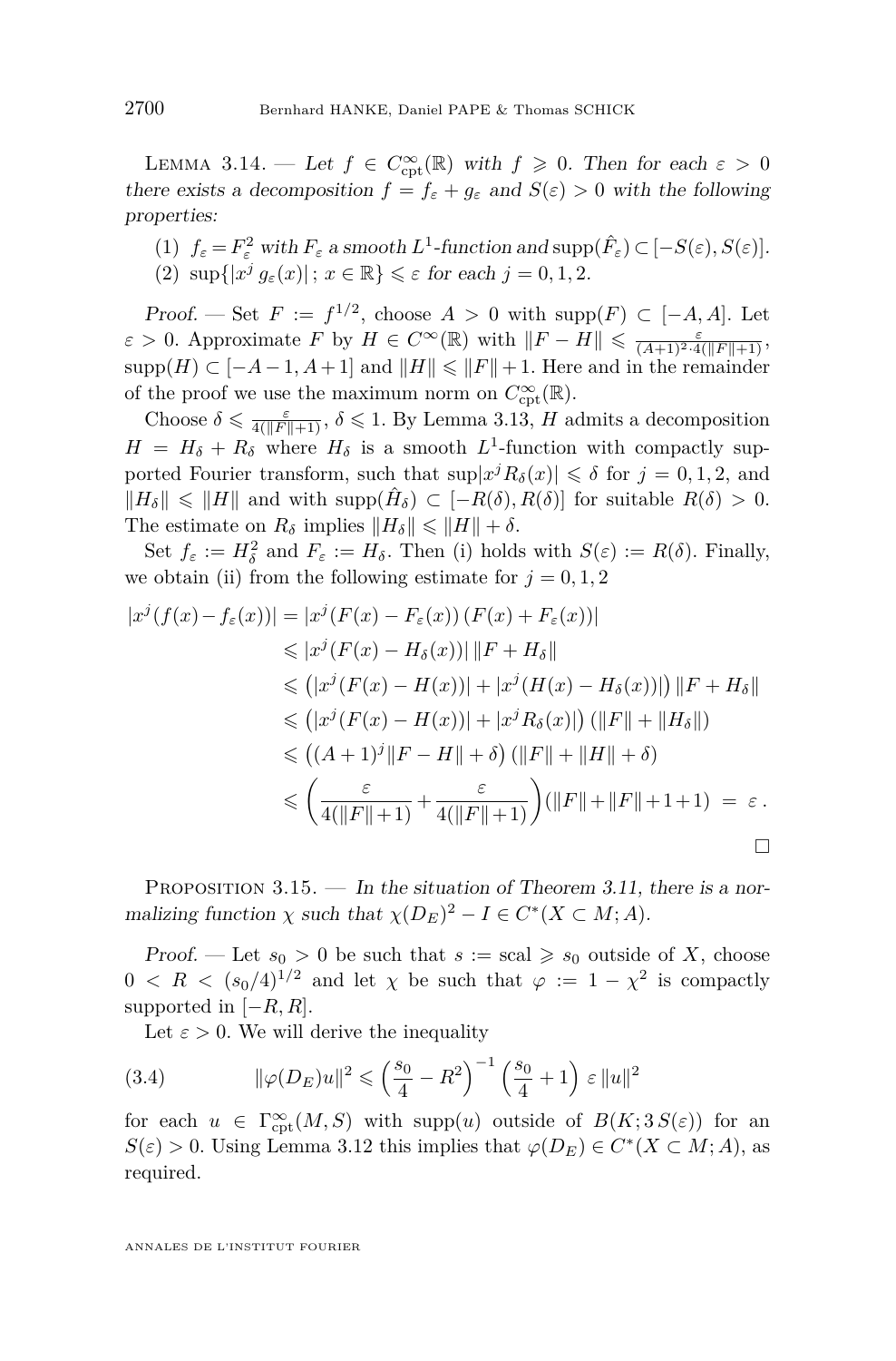<span id="page-21-0"></span>In order to obtain [\(3.4\)](#page-20-0) we use Lemma [3.14](#page-20-0) and write  $f = \varphi^2 = f_{\varepsilon} + g_{\varepsilon}$ with

(1)  $f_{\varepsilon} = F_{\varepsilon}^2$  with  $F_{\varepsilon} \in C^{\infty}(\mathbb{R}) \cap L^1(\mathbb{R})$  and  $\text{supp}(\hat{F}_{\varepsilon}) \subset [-S(\varepsilon), S(\varepsilon)],$ (2)  $\sup\{|x^j g_\varepsilon(x)|; x \in \mathbb{R}\} \leq \varepsilon$  for each  $j = 0, 1, 2$ .

From the functional calculus of Theorem [3.1](#page-12-0) and the self-adjointness of  $D_E$ we obtain the following estimates for each  $u \in \Gamma^\infty_{\mathrm{cpt}}(M, S \otimes E)$ :

(3.5) 
$$
\langle D_E^2 f(D_E)u, u \rangle = \langle D_E^2 \varphi(D_E)^2 u, u \rangle \le R^2 \langle \varphi(D_E)u, \varphi(D_E)u \rangle
$$

$$
(3.6) \qquad \langle D_E^2 g_{\varepsilon}(D_E)u, u \rangle \leqslant \varepsilon \|u\|^2 \cdot 1_A
$$

$$
(3.7) \qquad \langle g_{\varepsilon}(D_E)u, u \rangle \leqslant \varepsilon \|u\|^2 \cdot 1_A
$$

The first inequality uses  $D_E \varphi(D_E) = m(D_E) \varphi(D_E)$  for a suitable function  $m: \mathbb{R} \to \mathbb{R}$  with  $\|m\|_{\infty} \leq R$  as  $\text{supp}(\varphi) \subset [-R, R]$  and the second inequality is based on the estimate

$$
\langle D_E^2 g_{\varepsilon}(D_E)u, u \rangle \leq \|\langle D_E^2 g_{\varepsilon}(D_E)u, u \rangle\| \cdot 1_A \leq \|D_E^2 g_{\varepsilon}(D_E)\| \cdot \|u\|^2 \cdot 1_A
$$

which follows from the inequality  $0 \le a \le ||a||_A \cdot 1_A$  for  $a \in A_+$  and the Cauchy-Schwarz inequality for Hilbert *A*-modules. The third inequality above is derived in the same manner.

Using that  $D_E$  has unit propagation speed one sees that the inclusion  $\text{supp}(\hat{F}_{\varepsilon}) \subset [-S(\varepsilon), S(\varepsilon)]$  from (i) implies

$$
supp(F_{\varepsilon}(D_E)u) \subset B(supp(u),S(\varepsilon)).
$$

In particular,  $\text{supp}(F_{\varepsilon}(D_E)u)$  is outside of  $B(X, S(\varepsilon))$  if  $\text{supp}(u)$  is outside of  $B(X; 3S(\varepsilon))$ .

From the Schrödinger-Lichnerowicz formula

$$
D_E^2 = \Delta + s/4 ,
$$

where  $\Delta$  is a positive operator and *s* denotes multiplication with the scalar curvature function, we obtain for such *u*:

$$
\langle D_E^2 f_{\varepsilon}(D_E) u, u \rangle
$$
  
\n
$$
= \langle F_{\varepsilon}^2(D_E) D_E^2 u, u \rangle
$$
  
\n(3.8)  
\n
$$
= \langle \left\{ \Delta + \frac{s}{4} \right\} F_{\varepsilon}(D_E) u, F_{\varepsilon}(D_E) u \rangle
$$
  
\n
$$
= \langle \left\{ \Delta + \left( \frac{s - s_0}{4} \right) \right\} F_{\varepsilon}(D_E) u, F_{\varepsilon}(D_E) u \rangle + \frac{s_0}{4} \langle f_{\varepsilon}(D_E) u, u \rangle
$$
  
\n
$$
\geq \frac{s_0}{4} \langle f_{\varepsilon}(D_E) u, u \rangle.
$$

Here we have used that  $\text{supp}(F_{\varepsilon}(D_E)u)$  is outside of X and hence that  $s \geq s_0$  holds there, hence  $\Delta + (s - s_0)/4$  acts as a positive operator on

TOME 65 (2015), FASCICULE 6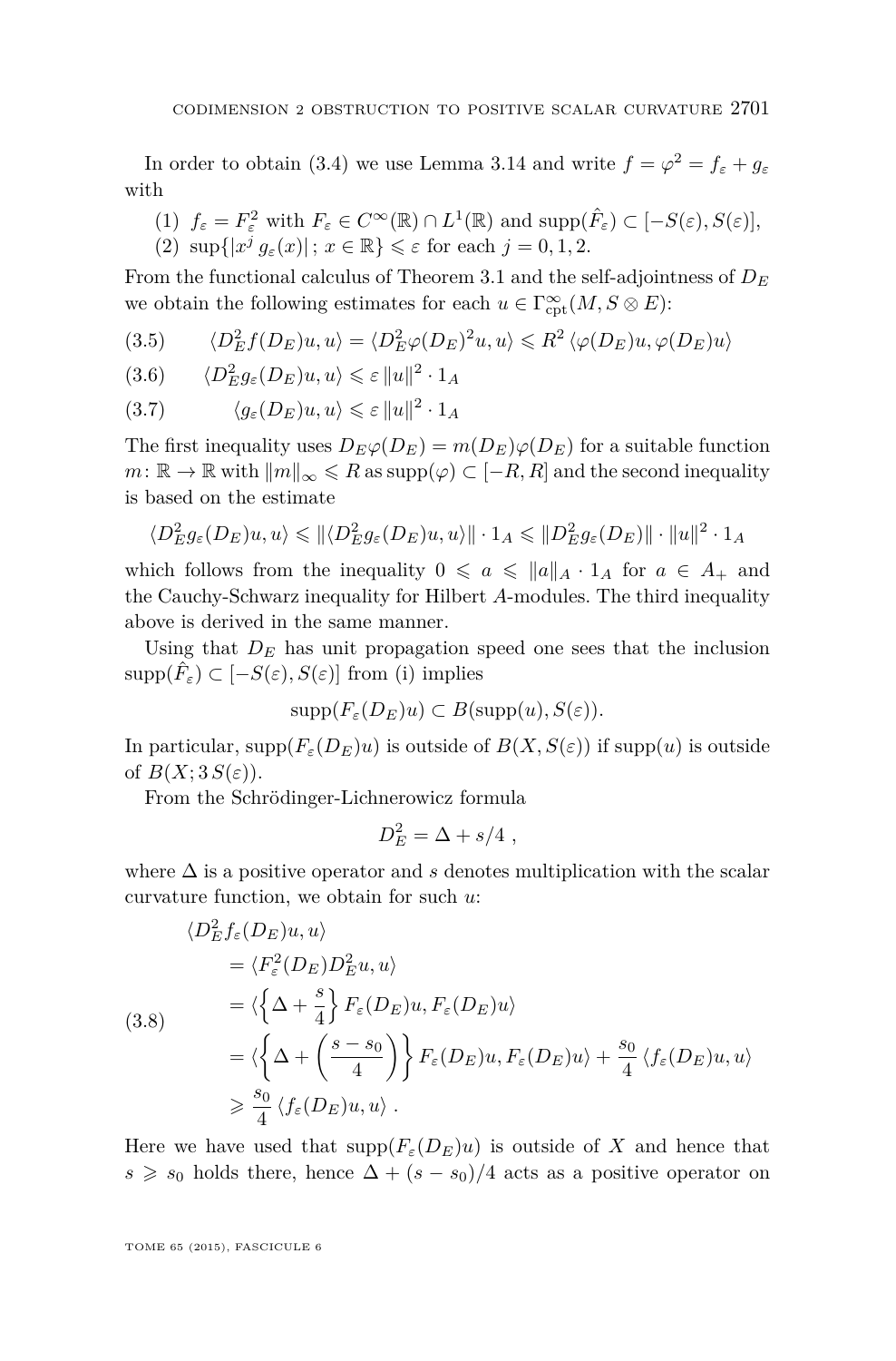<span id="page-22-0"></span> $F_{\varepsilon}(D_E)u$ . Using [\(3.5\)](#page-21-0)–[\(3.8\)](#page-21-0) one finally obtains [\(3.4\)](#page-20-0) from the following inequality in *A*

$$
\begin{split}\n\left(\frac{s_0}{4} - R^2\right) \langle \varphi(D_E)u, \varphi(D_E)u \rangle \\
&\leqslant \frac{s_0}{4} \langle f(D_E)u, u \rangle - \langle D_E^2 f(D_E)u, u \rangle \\
&\leqslant \frac{s_0}{4} \langle f(D_E)u, u \rangle - \langle D_E^2 f_{\varepsilon}(D_E)u, u \rangle - \langle D_E^2 g_{\varepsilon}(D_E)u, u \rangle \\
&\leqslant \frac{s_0}{4} \langle f(D_E)u, u \rangle - \langle D_E^2 f_{\varepsilon}(D_E)u, u \rangle + \varepsilon ||u||^2 \cdot 1_A \\
&\leqslant \frac{s_0}{4} \langle f(D_E)u, u \rangle - \frac{s_0}{4} \langle f_{\varepsilon}(D_E)u, u \rangle + \varepsilon ||u||^2 \cdot 1_A \\
&= \frac{s_0}{4} \langle g_{\varepsilon}(D_E)u, u \rangle + \varepsilon ||u||^2 \cdot 1_A \\
&\leqslant \varepsilon \left(\frac{s_0}{4} + 1\right) ||u||^2 \cdot 1_A,\n\end{split}
$$

which implies the required inequality in  $\mathbb{R}_+$  after applying the norm of  $A$ .

#### **4. Codimension two index obstruction to positive scalar curvature**

In [\[35,](#page-29-0) Theorem 2.6] Roe's partitioned manifold index theorem [\[20,](#page-29-0) Theorem 4.4] was generalized to Dirac operators twisted with Hilbert *A*-module bundles. Since this version will be used in the proof of our main result, we will briefly restate it here.

THEOREM 4.1. — Let *M* be an odd-dimensional complete spin manifold with dim(*M*)  $\geq 3$  and let  $N \subset M$  be a closed submanifold of codimension one with trivial normal bundle, which divides  $M$  into two parts  $M_0$  and *M*<sup>1</sup> with common boundary *N*. Denote with *D<sup>E</sup>* the spin Dirac operator twisted by the Hilbert *A*-module bundle  $E \to M$ .

Let  $\varphi_N$ :  $K_1(C^*(M; A)) \to K_0(A)$  be the generalization to Hilbert *A*module bundles of the homomorphism defined by the partitioning hypersurface as in [\[20,](#page-29-0) Section 4]. Then

$$
\varphi_N(\text{ind}(D_{M,E})) = \text{ind}(D_{N,E_{|N}})
$$

where  $\text{ind}(D_{N,E|_N}) \in K_0(A)$  is the classical Mishchenko-Fomenko index of the Dirac operator on the compact manifold N twisted by  $E|_N$ .

Recall that on an arbitrary connected manifold *M* with fundamental group  $\pi$ , we have the canonical flat Mishchenko line bundle  $\mathcal{V}(M) :=$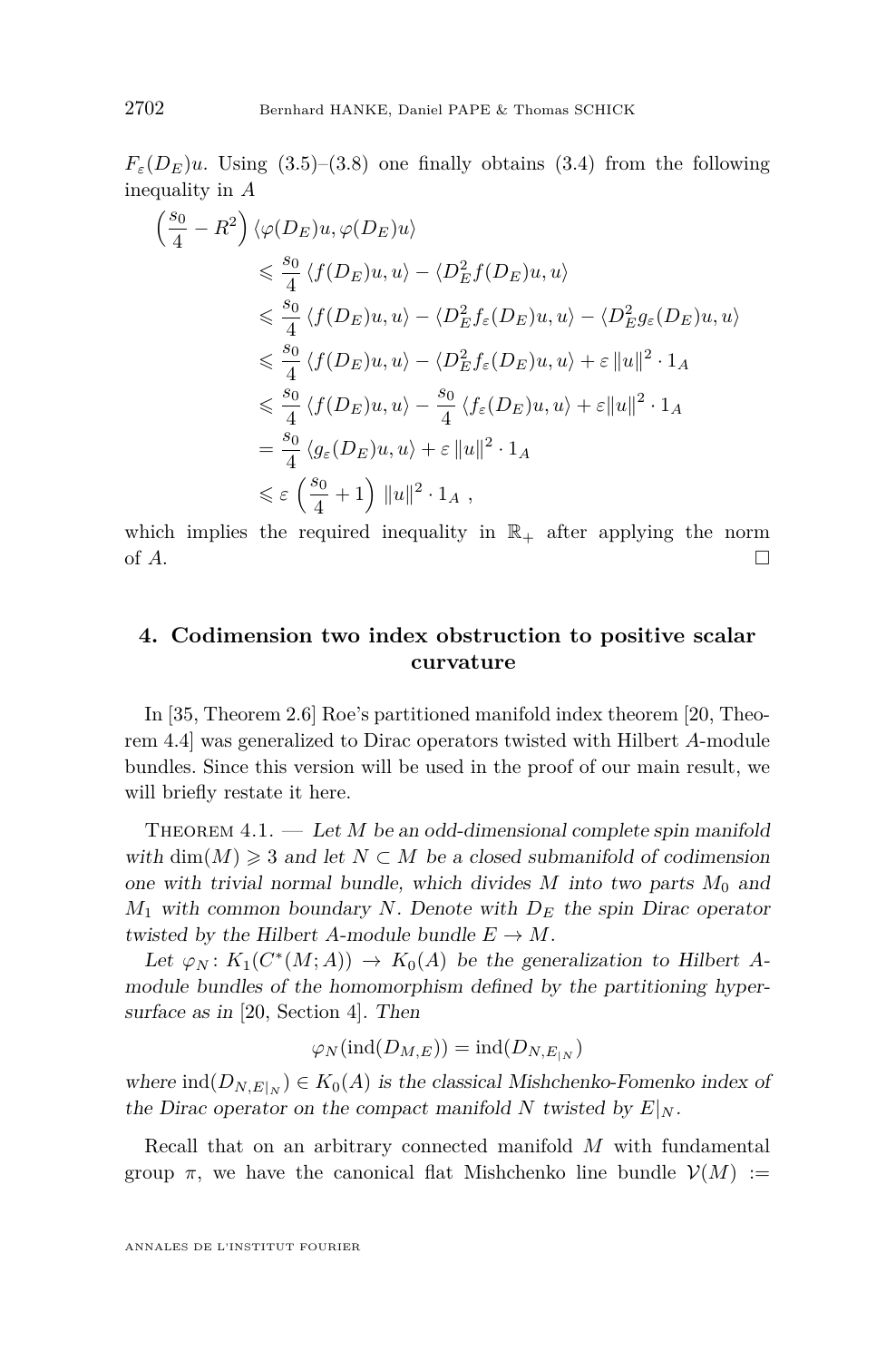<span id="page-23-0"></span> $\overline{M} \times_{\pi} C^* \pi \to M$ , a Hilbert  $C^* \pi$ -bundle, where  $C^* \pi$  is the reduced or maximal group  $C^*$ -algebra for  $\pi$ , respectively. If  $M$  is a closed connected spin manifold, the Mishchenko-Fomenko index of the Dirac operator twisted by  $V(M)$ , denoted  $\text{ind}(D_{V(M)}) \in K_n(C^*\pi)$ , is called the Rosenberg index and often written  $\alpha(M) := \text{ind}(D_{\mathcal{V}(M)})$ . Here  $n = \text{dim}(M)$ . If M is compact, standard arguments (see e.g. [\[17,](#page-29-0) Section 2.1]) show that this can also be viewed as the coarse index ind $(D_{V(M)})$  applied to the *compact* manifold *M* in which case  $C^*(M; C^*\pi)$  is canonically Morita equivalent to  $C^*\pi$  and therefore has the same K-theory.

By one of the many possible definitions of the Baum-Connes assembly map this is the image of the K-homology class of  $B\pi$  represented by [*M*] in the Baum-Douglas picture of K-homology under the Baum-Connes assembly map.

The following suspension result is well known and essentially contained in [\[23\]](#page-29-0), compare in particular Proposition 2.9 and its proof (and the references therein) and the proof of Theorems 2.11 and 3.1 in [\[23\]](#page-29-0).

PROPOSITION 4.2. — We have  $C^*(\pi \times \mathbb{Z}) = C^* \pi \otimes C^* \mathbb{Z}$  and  $K_1(C^* \mathbb{Z}) \cong$ Z. The last isomorphism is induced by the generator  $e = \text{ind}(D_{\mathcal{V}(S^1)})$  $K_1(C^*\mathbb{Z})$ , the Rosenberg index of the Dirac operator on  $S^1$ , where  $S^1$  carries the canonical orientation and any one of the two possible spin structures.

For an arbitrary closed spin manifold *M* we have the product formula

$$
ind(D_{\mathcal{V}(M \times S^1)}) = ind(D_{\mathcal{V}(M)}) \otimes e
$$
  

$$
\in K_n(C^*\pi_1(M)) \otimes K_1(C^*\mathbb{Z}) \subset K_{n+1}(C^*\pi_1(M \times S^1))
$$

relating the Rosenberg indices of  $M \times S^1$  and M, where we use the inclusion  $K_n(A) \otimes K_1(C^* \mathbb{Z}) \hookrightarrow K_{n+1}(A \otimes C^* \mathbb{Z})$  coming from the Künneth theorem.

We can now state and prove the following result, which implies Theorem [1.1.](#page-2-0)

THEOREM 4.3. — Let *M* be a connected closed manifold with  $\dim(M) \geq$ 3 and  $W \subset M$  a connected submanifold of codimension zero with boundary *∂W*. Additionally, assume that the following holds:

- (1) The boundary *∂W* is connected.
- (2) The second homotopy group of *M* vanishes:  $\pi_2(M) = 0$ .
- (3) The Hurewicz map hur<sub>1</sub>:  $\pi_1(\partial W) \to H_1(\partial W)$  is injective when restricted to the kernel ker( $i_*$ )  $\subset \pi_1(\partial W)$  of the map induced by the inclusion map  $i: \partial W \to W$ .

TOME 65 (2015), FASCICULE 6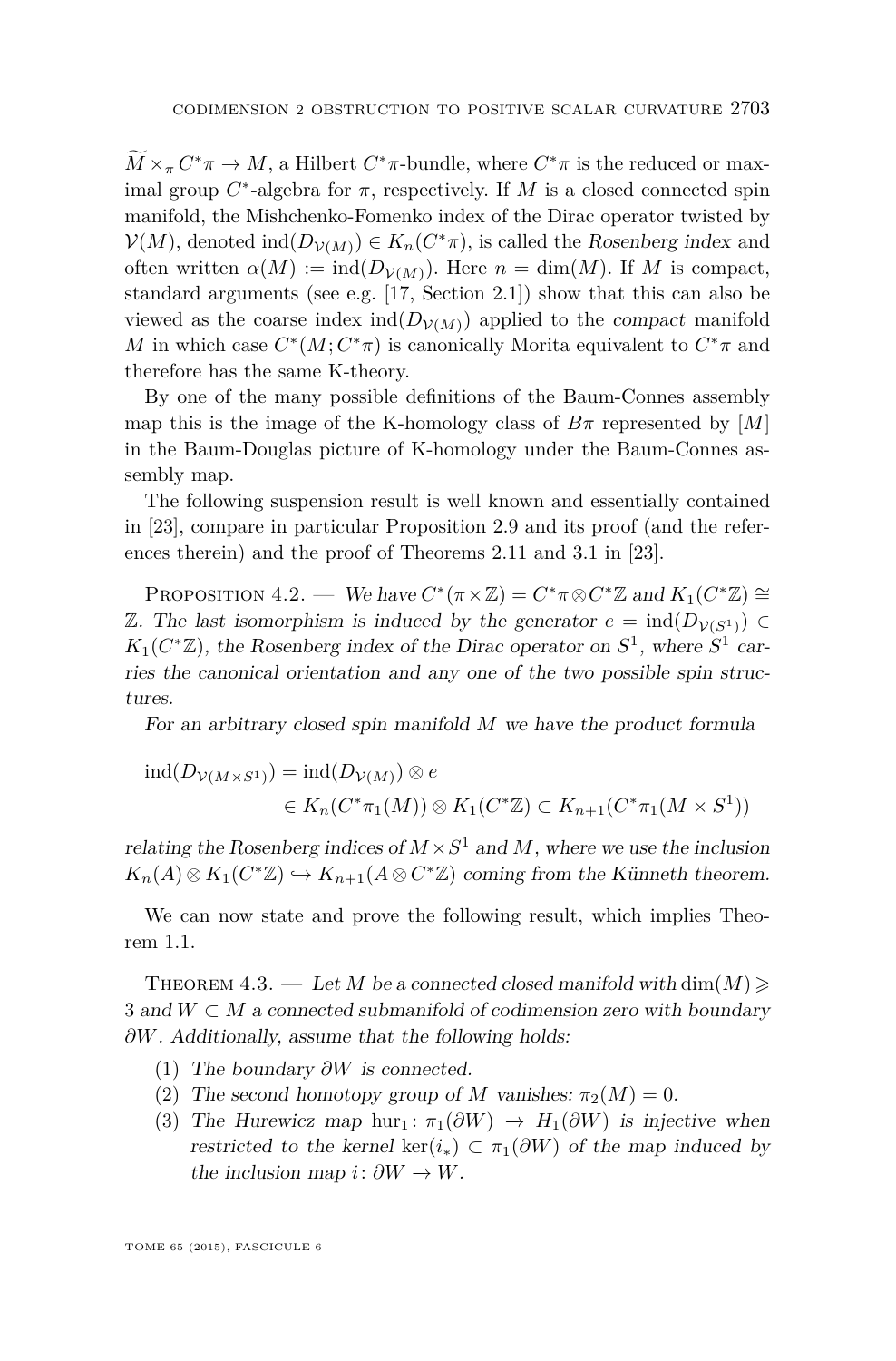(4) The inclusion map  $j: W \to M$  induces a monomorphism

 $j_* : \pi_1(W) \to \pi_1(M)$ .

Then the following holds:

- (1) Let  $p: \overline{M} \to M$  be the covering corresponding to the subgroup  $j_*(\pi_1(W))$  of  $\pi_1(M)$ , and  $\overline{W} \subset \overline{M}$  be a lift as isometric copy of *W* to  $\overline{M}$ , which exists by the choice of this covering. Denote by  $\mathbf{D}(\overline{M}, \overline{W})$  the double of the manifold  $\overline{M} \setminus \text{int}(\overline{W})$ . This double is partitioned by  $\partial \overline{W}$ . There exists an extension of the Mishchenko line bundle  $\mathcal{V}(\partial \overline{W})$  over  $\partial \overline{W}$  to a flat bundle  $\mathcal{E}$  over  $\mathbf{D}(\overline{M}, \overline{W})$ .
- (2) If *M* is a spin manifold and  $W = N \times D^2$  is a tubular neighborhood of a connected and closed submanifold  $N \subset M$  with  $\text{codim}(N) = 2$ and trivial normal bundle, then  $(3)$  is automatically satisfied and if  $\alpha(N) \neq 0$  then the manifold *M* does not admit a metric of positive scalar curvature.

The condition (2) in Theorem [4.3](#page-23-0) is necessary. For example consider  $M := N \times S^2$  with some *N* which has non-trivial  $\hat{A}$ -genus. Then *M* does admit a metric with positive scalar curvature, but all the other assumptions are satisfied by a tubular neighborhood *W* of one copy of *N* in  $N \times S^2$ .

Remark 4.4. — If *M*, *N* are as in part b) of Theorem [4.3,](#page-23-0) and  $\alpha(N) \neq 0$ then the index of  $\pi_1(N)$  in  $\pi_1(M)$  is necessarily infinite. Otherwise, passing to the finite covering  $\overline{M}$  the complement  $\overline{M} \setminus \overline{W}$  is a compact spin bordism between  $N \times S^1$  and the empty set, over which the Mishchenko bundle of  $N \times S^1$  extends.

By bordism invariance of the index of the twisted Dirac operator we have  $\alpha(N \times S^1) = 0$  and therefore also  $\alpha(N) = 0$ , as explained in Proposition [4.2.](#page-23-0)

COROLLARY  $4.5.$  — Let *N* be a closed connected spin manifold with  $\pi_2(N) = 0$  and  $\alpha(N) \neq 0$  in  $K_*(C^*\pi_1(N))$ . Let *X* be the total space of a fiber bundle  $N \hookrightarrow X \to \Sigma$  with fiber *N* over a compact surface  $\Sigma$  different from  $S^2$  or  $\mathbb{R}P^2$ . If the spin structure on *N* extends to a compatible spin structure on  $X$ , then  $X$  does not admit a Riemannian metric with positive scalar curvature.

Proof. — We view N as fiber over some point in  $\Sigma$ . Local triviality of the bundle implies the existence of a trivialized tubular neighborhood *W* of *N* in *X*. By assumption  $\Sigma$  is neither  $\mathbb{R}P^2$  nor  $S^2$ . Hence  $\pi_2(\Sigma) = 0$  and the long exact homotopy sequence of the bundle implies that the inclusion *j* : *W*  $\rightarrow$  *X* is  $\pi_1$ -injective. By the same reasoning  $\pi_2(X) = 0$ . So (2) and (4) of Theorem [4.3](#page-23-0) are satisfied.  $\square$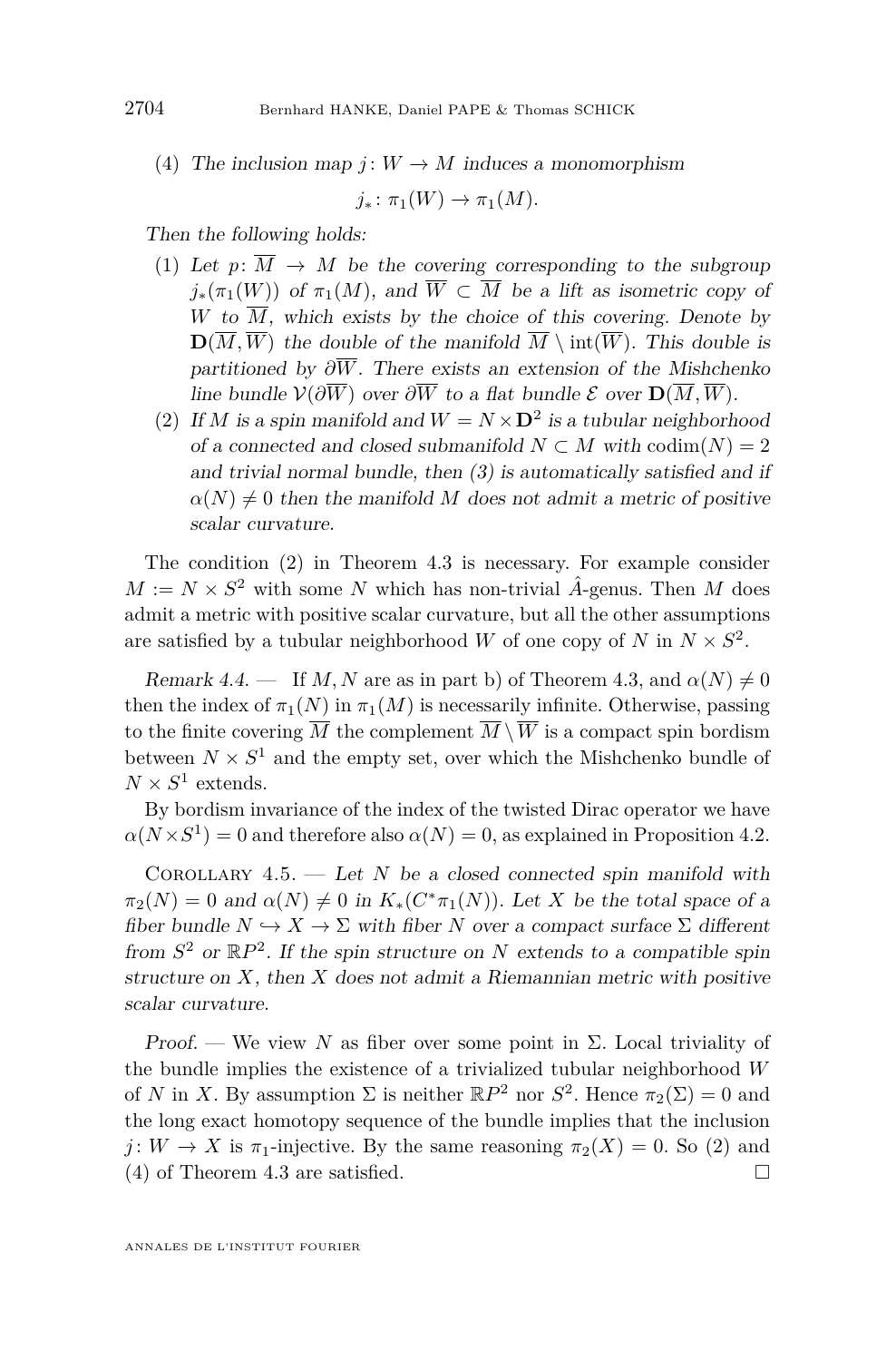<span id="page-25-0"></span>Proof of Theorem [4.3.](#page-23-0) — We consider the connected covering  $p: \overline{M} \to$ *M* corresponding to the subgroup  $j_*(\pi_1(W))$  of  $\pi_1(M)$ . The inclusion map *j* :  $W \to M$  lifts to an injection  $\overline{j}$  :  $\overline{W} \to \overline{M}$  which is an  $\pi_1$ -isomorphism, where  $\overline{W}$  is homeomorphic to  $W$  via  $p$ .

(a) We will show subsequently that the inclusion map  $k: \partial \overline{W} \to \overline{M} \setminus \overline{W}$ induces an injection on  $\pi_1$  and that there exists a homomorphism  $r : \pi_1(\overline{M}\setminus\mathbb{R})$  $\overline{W}$ )  $\rightarrow \pi_1(\partial \overline{W})$  satisfying  $r \circ k_* = \text{id}$ , i.e.,  $k_*$  is a split injection. From this it follows that  $\mathcal{E} := (Br \circ c)^* \mathcal{V}(B\pi_1(\partial \overline{W}))$  satisfies  $k^* \mathcal{E} \cong \mathcal{V}(\partial \overline{W})$  if *c* is the classifying map of the universal covering of  $\overline{M} \setminus \overline{W}$ .

Injectivity of  $k_*$ : Let  $i: \partial \overline{W} \hookrightarrow \overline{W}$  be the inclusion. Then the diagram

(4.1) 
$$
\begin{array}{ccc}\n\pi_1(\partial \overline{W}) & \xrightarrow{k_*} & \pi_1(\overline{M} \setminus \overline{W}) \\
& & \downarrow^* & \downarrow^* \\
& & \pi_1(\overline{W}) & \xrightarrow{\overline{j}_*} & \pi_1(\overline{M})\n\end{array}
$$

is by the van Kampen theorem a pushout diagram (the right vertical arrow is induced by the inclusion  $m: M \setminus W \to M$ ). Since  $j_*$  is an isomorphism one has ker( $k_*$ ) ⊂ ker( $i_*$ ). Therefore, if  $[\alpha] \in \text{ker}(k_*)$  then the loop  $\alpha$ is both null-homotopic as a map to  $\overline{M} \setminus \overline{W}$  and as a map to  $\overline{W}$ . This allows us to construct a singular sphere  $\sigma: S^2 \to \overline{M}$  which maps the lower and upper hemisphere  $S^2_{-}$  and  $S^2_{+}$ , into  $\overline{W}$  and  $\overline{M} \setminus \overline{W}$ , respectively, and whose restriction of  $\sigma$  to the equator  $S^1 \subset S^2$  is  $\alpha$ . By assumption (2) we have  $\pi_2(\overline{M}) = \pi_2(M) = 0$  and hence  $\sigma_*[S^2] = 0$  in singular homology. Therefore, by the construction of the boundary operator *∂* of the Mayer-Vietoris sequence of the triad  $(\overline{M}, \overline{M} \setminus \overline{W}, \overline{W})$  also  $\partial(\sigma_*[S^2]) = \alpha_*[S^1] =$  $hur_1[\alpha] = 0$ . But this in conjunction with (3) implies  $[\alpha] = 0$ , proving that *k*<sup>∗</sup> is injective.

Let now *N* be the normal closure of  $k_*(\ker(i_*))$  in  $\pi_1(\overline{M} \setminus \overline{W})$ . We get the bigger commutative diagram

$$
\pi_1(\partial \overline{W}) \longrightarrow \pi_1(\overline{M} \setminus \overline{W})
$$
\n
$$
\downarrow \qquad \qquad \downarrow
$$
\n
$$
\pi_1(\partial \overline{W})/\text{ker}(i_*) \longrightarrow \pi_1(\overline{M} \setminus \overline{W})/N
$$
\n
$$
\overline{i_*} \downarrow \qquad \qquad \downarrow \overline{m_*}
$$
\n
$$
\pi_1(\overline{W}) \longrightarrow \overline{j_*} \qquad \qquad \pi_1(\overline{M})
$$

TOME 65 (2015), FASCICULE 6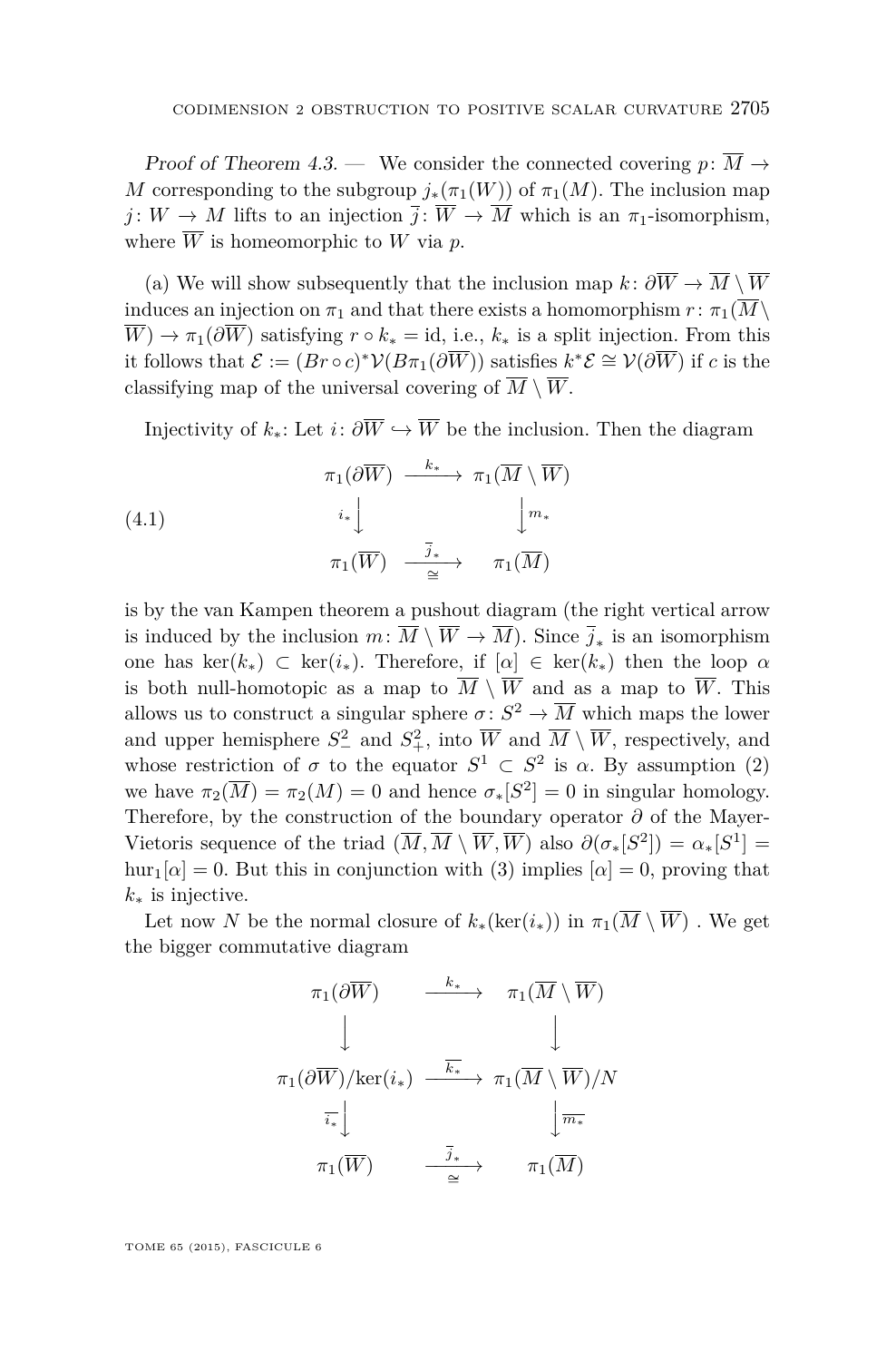Because the outer square is a pushout diagram and the map  $\pi_1(\overline{M}\setminus\overline{W}) \to$  $\pi_1(\overline{M}\setminus\overline{W})/N$  is surjective, also the lower square is a pushout square. Now, as *i*<sup>∗</sup> is injective and *j*<sup>∗</sup> is an isomorphism, commutativity implies that *k*<sup>∗</sup> is injective. By the universal property of an amalgamated product, the lower pushout diagram is an amalgamed product. Using standard properties of amalgamated products (both factors  $\pi_1(\overline{W})$  and  $\pi_1(\overline{M} \setminus \overline{W})/N$  inject, and their intersection is precisely  $\pi_1(\partial W)/\text{ker}(i_*)$ , and because  $j_*$  is an isomorphism, also  $\bar{k}_*$  is an isomorphism. In particular, we have the product decomposition

(4.2) 
$$
\pi_1(\overline{M}\setminus\overline{W})=\pi_1(\partial\overline{W})\cdot N.
$$

Existence of *r*: Since  $\overline{M}$  and  $\overline{W}$  are path connected,  $\pi_1(\overline{W}) \to \pi_1(\overline{M})$  is an isomorphism and since by assumption (ii)  $\pi_2(\overline{M}) = 0$ , the pair  $(\overline{M}, \overline{W})$ is 2-connected. By the relative Hurewicz theorem,  $H_*(\overline{M}, \overline{W}) = 0$  for  $j =$ 0, 1, 2. By excision the groups  $H_1(\overline{M} \setminus \overline{W}, \partial \overline{W})$  and  $H_2(\overline{M} \setminus \overline{W}, \partial \overline{W})$  are also trivial. In particular,  $H_1(k)$  is an isomorphism. From [\(4.1\)](#page-25-0) we obtain the following diagram

(4.3) 
$$
\pi_1(\partial \overline{W}) \longrightarrow \pi_1(\overline{M} \setminus \overline{W})
$$

$$
\pi_1(\overline{W}) \times H_1(\partial \overline{W}) \xrightarrow{\cong} \pi_1(\overline{M} \setminus \overline{M})
$$

$$
\pi_1(\overline{W}) \times H_1(\partial \overline{W}) \xrightarrow{\cong} \pi_1(\overline{M}) \times H_1(\overline{M} \setminus \overline{W})
$$

which commutes by the naturality of the Hurewicz homomorphism. The lower horizontal arrow in (4.3) is an isomorphism as  $\overline{j}_*$  and  $H_1(k)$  are isomorphisms. Furthermore, our assumption (3) implies the injectivity of  $i_* \times$ hur<sub>1</sub>. This allows us to regard  $\pi_1(\partial \overline{W})$  as subgroup of  $\pi_1(\overline{M}) \times H_1(\overline{M} \setminus$  $\overline{W}$ ) via the injection given by the composition of this injection with the lower horizontal arrow in (4.3). Using the product decomposition (4.2) and the facts that the image of *N* in  $\pi_1(\overline{M})$  is trivial and the image of the normal closure *N* of ker $(i_*)$  in the abelian group  $H_1(\overline{M} \setminus \overline{W})$  is equal to the image of  $\ker(i_*)$ , the right vertical arrow then surjects onto this subgroup  $\pi_1(\partial \overline{W})$  of  $\pi_1(\overline{M}) \times H_1(\overline{M} \setminus \overline{W})$ , giving rise to the required split *r* of  $k_*$ .

(b) Assume first that *M* is odd dimensional. Denote by *W* a trivial tubular neighbourhood of *N*. Then *W* is a zero-codimensional submanifold of M. The manifold  $\mathbf{D}(\overline{M}, \overline{W})$  admits a spin structure and is partitioned by the boundary  $\partial \overline{W} \cong N \times S^1$  of  $\overline{W}$ . By part (a) there is a flat bundle E over **D**(*M, W*) which extends the Mishchenko line bundle V(*∂W*) over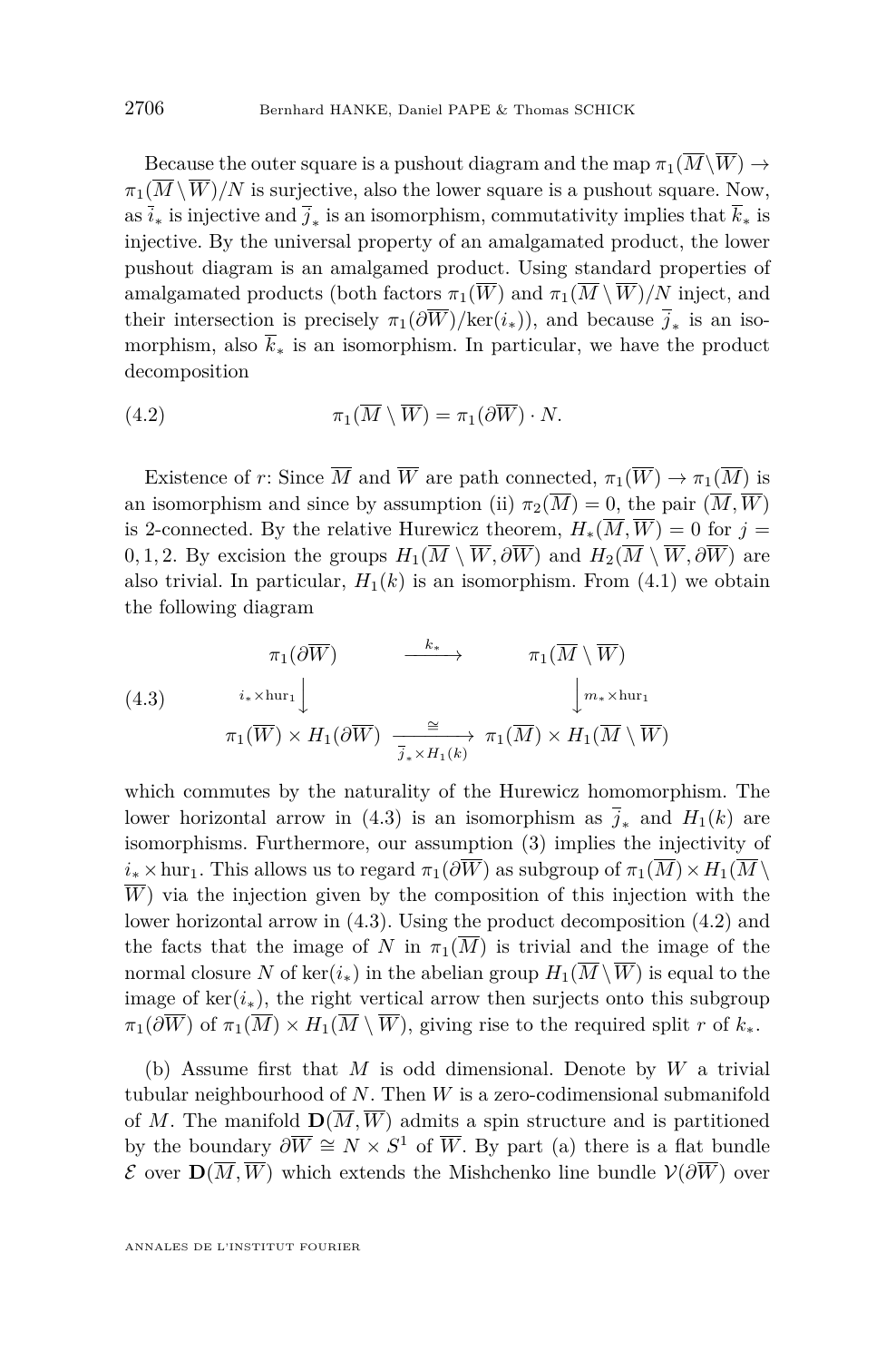$\partial \overline{W}$ . By Theorem [4.1](#page-22-0) we have:

(4.4) 
$$
\varphi_{\partial \overline{W}}(\text{ind}(D_{\mathbf{D}(\overline{M}, \overline{W}), \mathcal{E}})) = \text{ind}(D_{\partial \overline{W}, \mathcal{V}(\partial \overline{W})}) \in K_0(C^* \pi_1(\partial \overline{W})) .
$$

On the other hand, using Proposition [4.2,](#page-23-0)

(4.5) 
$$
\operatorname{ind}(D_{\partial \overline{W}, \mathcal{V}(\partial \overline{W})}) = \alpha(\partial \overline{W}) = \alpha(\partial W) = \alpha(N \times S^1) = \alpha(N) \otimes e.
$$

Since we assume  $\alpha(N) \neq 0$ , by Proposition [4.2](#page-23-0) we can conclude

(4.6) 
$$
\operatorname{ind}(D_{\mathbf{D}(\overline{M}, \overline{W}), \mathcal{E}}) \neq 0.
$$

We conclude the proof by contradiction as follows. If *M* admits a metric of positive scalar curvature, then  $\overline{M}$  admits a metric of uniformly positive scalar curvature. We can use this metric (deformed in a neighborhood of  $\partial \overline{W}$  to get a smooth metric) to obtain a Riemannian metric with uniformly positive scalar curvature outside of a compact neighbourhood of *∂W* on  $\mathbf{D}(\overline{M}, \overline{W})$ . But since the bundle  $\mathcal{E}$  is flat, Equation (4.6) and Theorem [3.11](#page-18-0) imply that  $\mathbf{D}(\overline{M}, \overline{W})$  has no metric with uniformly positive scalar curvature outside of a compact subset. Hence *M* cannot admit a metric of positive scalar curvature.

Now assume that *M* is even-dimensional. In this case we replace the pair  $(M, N)$  by  $(M \times S^1, N \times S^1)$ . Since *N* has trivial normal bundle in *M* the normal bundle of  $N \times S^1$  in  $M \times S^1$  is trivial. Also the fundamental group of the submanifold still injects into the fundamental group of the ambient manifold. Since

$$
(4.7) \qquad \alpha(N \times S^1) \neq 0 \Longleftrightarrow \alpha(N) \otimes e \neq 0 \iff \alpha(N) \neq 0
$$

it follows from the previous paragraph that  $M \times S^1$  admits no metric of positive scalar curvature. So in particular *M* has no such metric.  $\Box$ 

Remark  $4.6.$  It should be possible to generalize the results of this paper in the following directions:

- Using real  $C^*$ -operators and  $Cl_n$ -linear versions, more refined invariants in the K-theory of real group  $C^*$ -algebras should be defined for which the same kind of vanishing result holds, and which should give rise to stronger obstructions to positive scalar curvature. Note that the (stable) Gromov-Lawson-Rosenberg conjecture concerns the real Dirac operator and the corresponding Rosenberg index.
- − Using suitable further twists, as developed systematically by Stolz, compare e.g. [\[25,](#page-29-0) Section 5] one should be able to extend the theory to non-spin manifolds and even non-orientable manifolds, provided the universal covering carries a spin structure.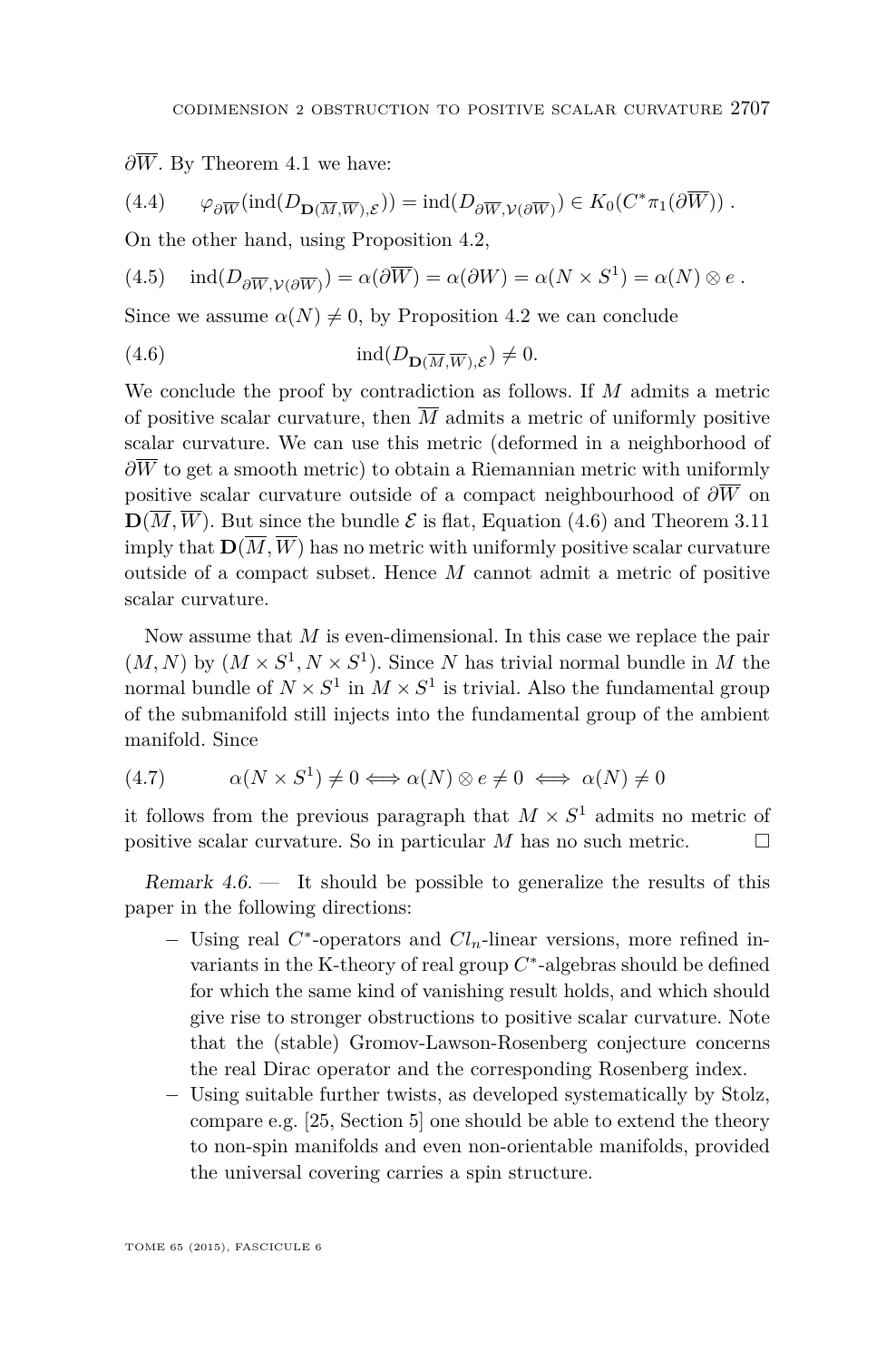<span id="page-28-0"></span>− The partitioned manifold index theorem underlying our approach has generalizations to multi-partitioned manifolds [\[28\]](#page-29-0). It should be possible, at least in special, iterated situations, to generalize the codimension two obstruction of Theorem [4.3](#page-23-0) to even higher codimensions. For example, think of the following situation: one is given a codimension two hypersurface  $N_1$  of a manifold  $M$  which itself contains a codimension two hypersurface *H*, for example let  $H = N_1 \cap N_2$  be the intersection of two codimension two hypersurfaces. Is the Rosenberg index of *H* an obstruction to positive scalar curvature of *M* (under an appropriate assumption on fundamental groups and the vanishing of higher homotopy groups of *M*)?

#### BIBLIOGRAPHY

- [1] M. ABRAMOWITZ  $&$  I. A. STEGUN, Handbook of mathematical functions with formulas, graphs, and mathematical tables, National Bureau of Standards Applied Mathematics Series, vol. 55, For sale by the Superintendent of Documents, U.S. Government Printing Office, Washington, D.C., 1964, xiv+1046 pages.
- [2] S. GALLOT, D. HULIN & J. LAFONTAINE, Riemannian geometry, third ed., Universitext, Springer-Verlag, Berlin, 2004, xvi+322 pages.
- [3] N. Ginoux, The Dirac spectrum, Lecture Notes in Mathematics, vol. 1976, Springer-Verlag, Berlin, 2009, xvi+156 pages.
- [4] M. GROMOV & H. B. LAWSON, JR., "Positive scalar curvature and the Dirac operator on complete Riemannian manifolds", Inst. Hautes Études Sci. Publ. Math. (1983), no. 58, p. 83-196 (1984).
- [5] B. HANKE & T. SCHICK, "Enlargeability and index theory", J. Differential Geom. **74** (2006), no. 2, p. 293-320.
- [6] B. HANKE, D. KOTSCHICK, J. ROE & T. SCHICK, "Coarse topology, enlargeability, and essentialness", Ann. Sci. Éc. Norm. Supér. (4) **41** (2008), no. 3, p. 471-493.
- [7] B. Hanke & T. Schick, "Enlargeability and index theory: infinite covers", *K*-Theory **38** (2007), no. 1, p. 23-33.
- [8] N. Higson, E. K. Pedersen & J. Roe, "*C*∗-algebras and controlled topology", *K*-Theory **11** (1997), no. 3, p. 209-239.
- [9] N. Higson & J. Roe, Analytic *K*-homology, Oxford Mathematical Monographs, Oxford University Press, Oxford, 2000, Oxford Science Publications, xviii+405 pages.
- [10] N. Higson, J. Roe & G. Yu, "A coarse Mayer-Vietoris principle", Math. Proc. Cambridge Philos. Soc. **114** (1993), no. 1, p. 85-97.
- [11] M. Hilsum & G. Skandalis, "Invariance par homotopie de la signature à coefficients dans un fibré presque plat", J. Reine Angew. Math. **423** (1992), p. 73-99.
- [12] D. KUCEROVSKY, "Functional calculus and representations of  $C_0(\mathbb{C})$  on a Hilbert module", Q. J. Math. **53** (2002), no. 4, p. 467-477.
- [13] E. C. Lance, Hilbert *C*∗-modules, London Mathematical Society Lecture Note Series, vol. 210, Cambridge University Press, Cambridge, 1995, A toolkit for operator algebraists, x+130 pages.
- [14] H. B. Lawson, Jr. & M.-L. Michelsohn, Spin geometry, Princeton Mathematical Series, vol. 38, Princeton University Press, Princeton, NJ, 1989, xii+427 pages.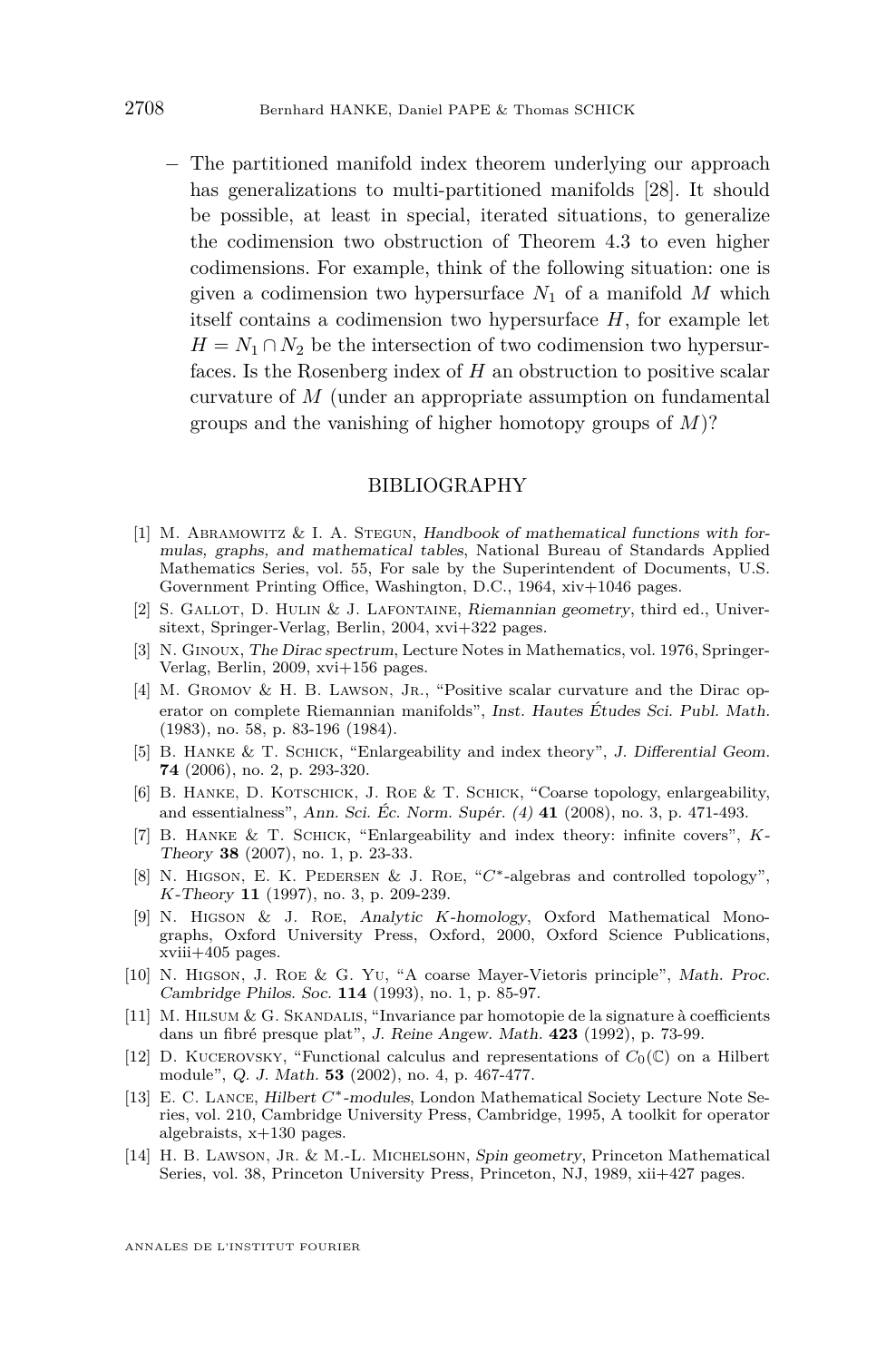- <span id="page-29-0"></span>[15] A. S. Miščenko & A. T. Fomenko, "The index of elliptic operators over *C*∗ algebras", Izv. Akad. Nauk SSSR Ser. Mat. **43** (1979), no. 4, p. 831-859, 967.
- [16] D. PAPE, "Index theory and positive scalar curvature", PhD Thesis, Georg-August-Universität Göttingen, 2011.
- [17] P. PIAZZA & T. SCHICK, "Rho-classes, index theory and Stolz' positive scalar curvature sequence", J. Topol. **7** (2014), no. 4, p. 965-1004.
- [18] J. Roe, "Positive curvature, partial vanishing theorems, and coarse indices", [http:](http://arxiv.org/abs/1210.6100) [//arxiv.org/abs/1210.6100](http://arxiv.org/abs/1210.6100).
- [19] ——— , "Coarse cohomology and index theory on complete Riemannian manifolds", Mem. Amer. Math. Soc. **104** (1993), no. 497, p. x+90.
- [20] ——— , Index theory, coarse geometry, and topology of manifolds, CBMS Regional Conference Series in Mathematics, vol. 90, Published for the Conference Board of the Mathematical Sciences, Washington, DC; by the American Mathematical Society, Providence, RI, 1996, x+100 pages.
- [21] ——— , Elliptic operators, topology and asymptotic methods, second ed., Pitman Research Notes in Mathematics Series, vol. 395, Longman, Harlow, 1998, ii+209 pages.
- [22] J. Rosenberg, "*C*∗-algebras, positive scalar curvature and the Novikov conjecture. II", in Geometric methods in operator algebras (Kyoto, 1983), Pitman Res. Notes Math. Ser., vol. 123, Longman Sci. Tech., Harlow, 1986, p. 341-374.
- [23] J. Rosenberg, "*C*∗-algebras, positive scalar curvature, and the Novikov conjecture", Inst. Hautes Études Sci. Publ. Math. (1983), no. 58, p. 197-212 (1984).
- [24] ——— , "*C*∗-algebras, positive scalar curvature, and the Novikov conjecture. III", Topology **25** (1986), no. 3, p. 319-336.
- [25] J. Rosenberg & S. Stolz, "Metrics of positive scalar curvature and connections with surgery", in Surveys on surgery theory, Vol. 2, Ann. of Math. Stud., vol. 149, Princeton Univ. Press, Princeton, NJ, 2001, p. 353-386.
- [26] J. ROSENBERG & S. WEINBERGER, "Higher *G*-signatures for Lipschitz manifolds", *K*-Theory **7** (1993), no. 2, p. 101-132.
- [27] T. Schick, "A counterexample to the (unstable) Gromov-Lawson-Rosenberg conjecture", Topology **37** (1998), no. 6, p. 1165-1168.
- [28] T. SCHICK & M. E. ZADEH, "Large scale index of multi-partitioned manifolds", <http://arxiv.org/abs/1308.0742>, to appear in Journal of Non-Commutative Geometry.
- [29] R. Schoen & S. T. Yau, "On the structure of manifolds with positive scalar curvature", Manuscripta Math. **28** (1979), no. 1-3, p. 159-183.
- [30] E. Schrödinger, "Diracsches Elektron im Schwerefeld. I.", Sitzungsber. Preuß. Akad. Wiss., Phys.-Math. Kl. (1932), no. 11-12, p. 105-128.
- [31] S. Stolz, "Positive scalar curvature metrics—existence and classification questions", in Proceedings of the International Congress of Mathematicians, Vol. 1, 2 (Zürich, 1994), Birkhäuser, Basel, 1995, p. 625-636.
- [32] ——— , "Manifolds of positive scalar curvature", in Topology of high-dimensional manifolds, No. 1, 2 (Trieste, 2001), ICTP Lect. Notes, vol. 9, Abdus Salam Int. Cent. Theoret. Phys., Trieste, 2002, p. 661-709.
- [33] S. Vassout, "Feuilletages et résidu non commutatif longitudinal", PhD Thesis, Université Pierre et Marie Curie – Paris VI, 2001, Available at [www.imj-prg.fr/](www.imj-prg.fr/~stephane.vassout/) [~stephane.vassout/](www.imj-prg.fr/~stephane.vassout/).
- [34] G. Yu, "*K*-theoretic indices of Dirac type operators on complete manifolds and the Roe algebra", *K*-Theory **11** (1997), no. 1, p. 1-15.
- [35] M. E. ZADEH, "Index theory and partitioning by enlargeable hypersurfaces", J. Noncommut. Geom. **4** (2010), no. 3, p. 459-473.